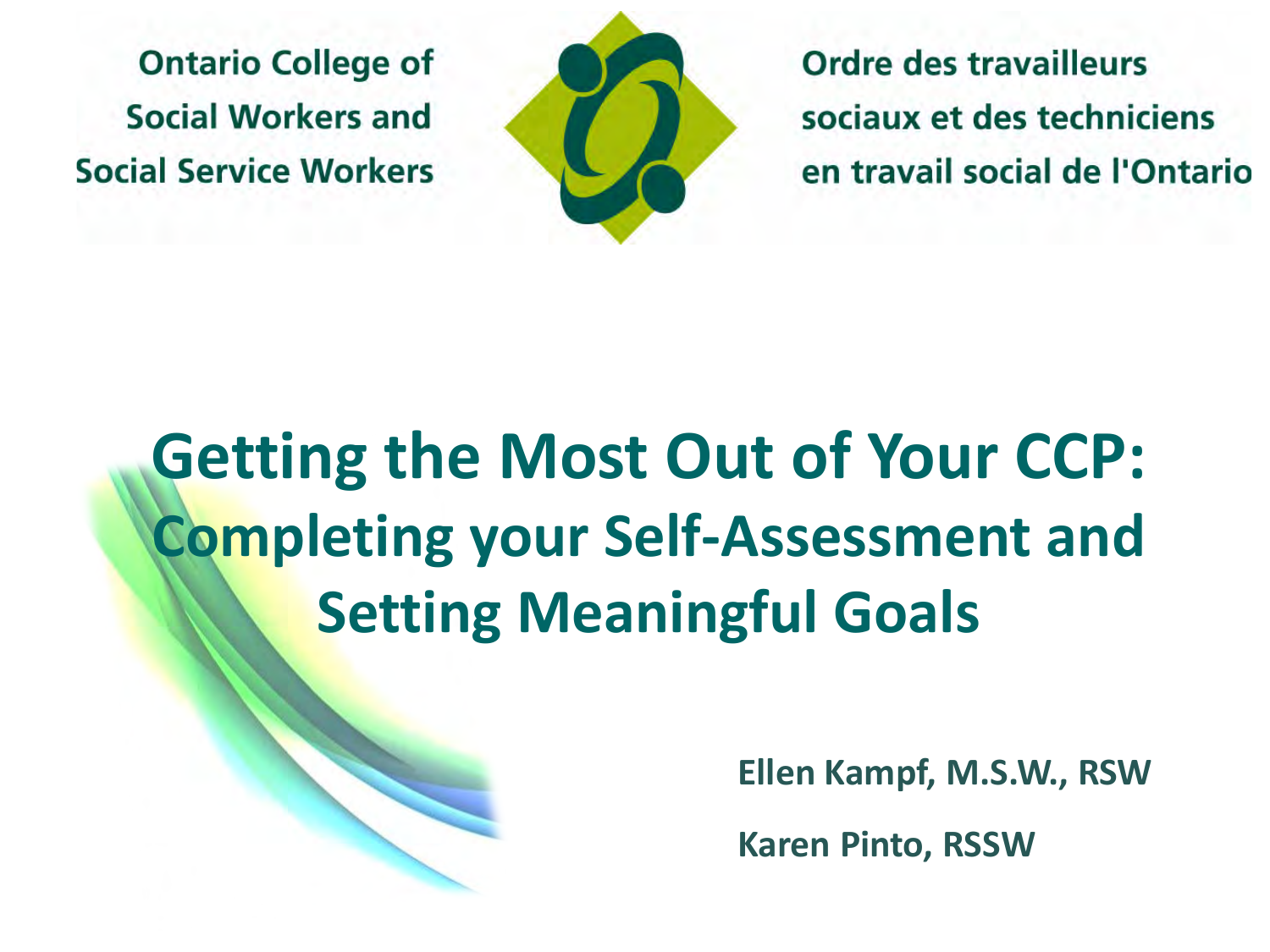

# **Ellen Kampf, MSW, RSW Professional Practice Associate**

**Karen Pinto, RSSW Administrator, Communications and Professional Practice**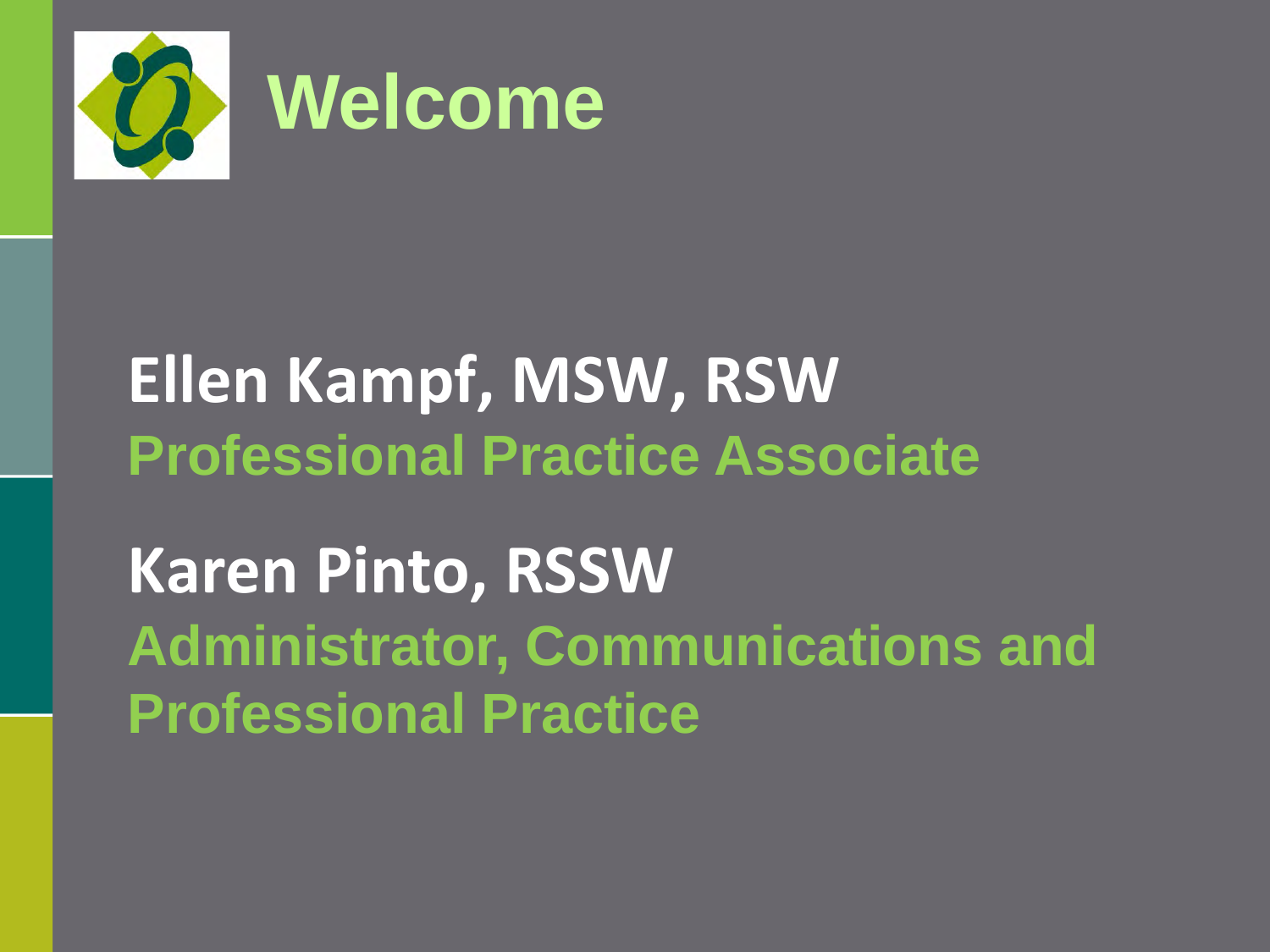

- Welcome and Introductions
- **Introduction to the CCP**
- The CCP in 5 Steps
- **The Work Sheet**
- Completing the Self-Assessment Tool
- **EX Completing the Professional Development Plan**
- Wrap Up and Evaluation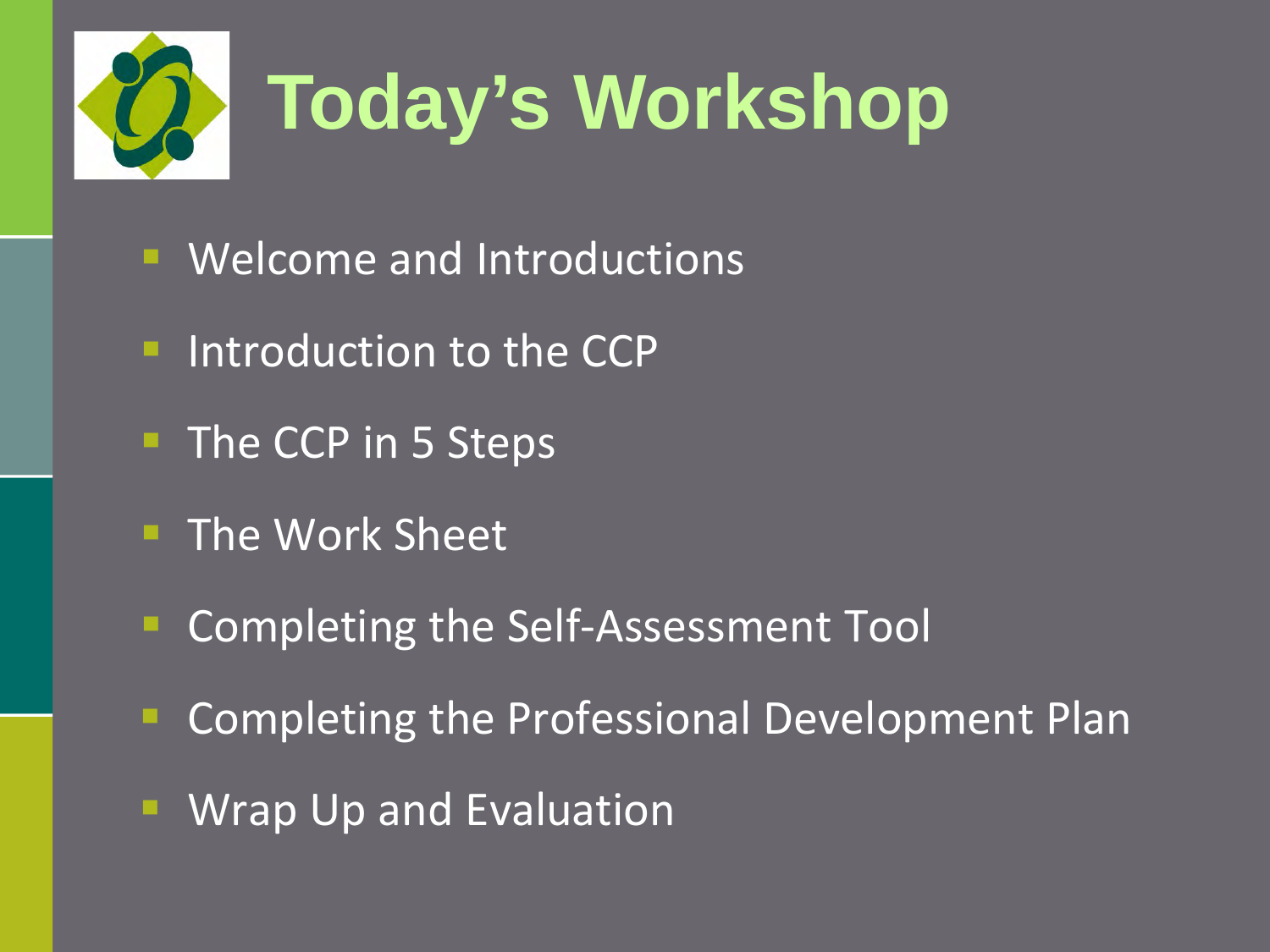

**Introduce yourself to other** members seated nearby. Write their names under the activities they engaged in. You may include yourself.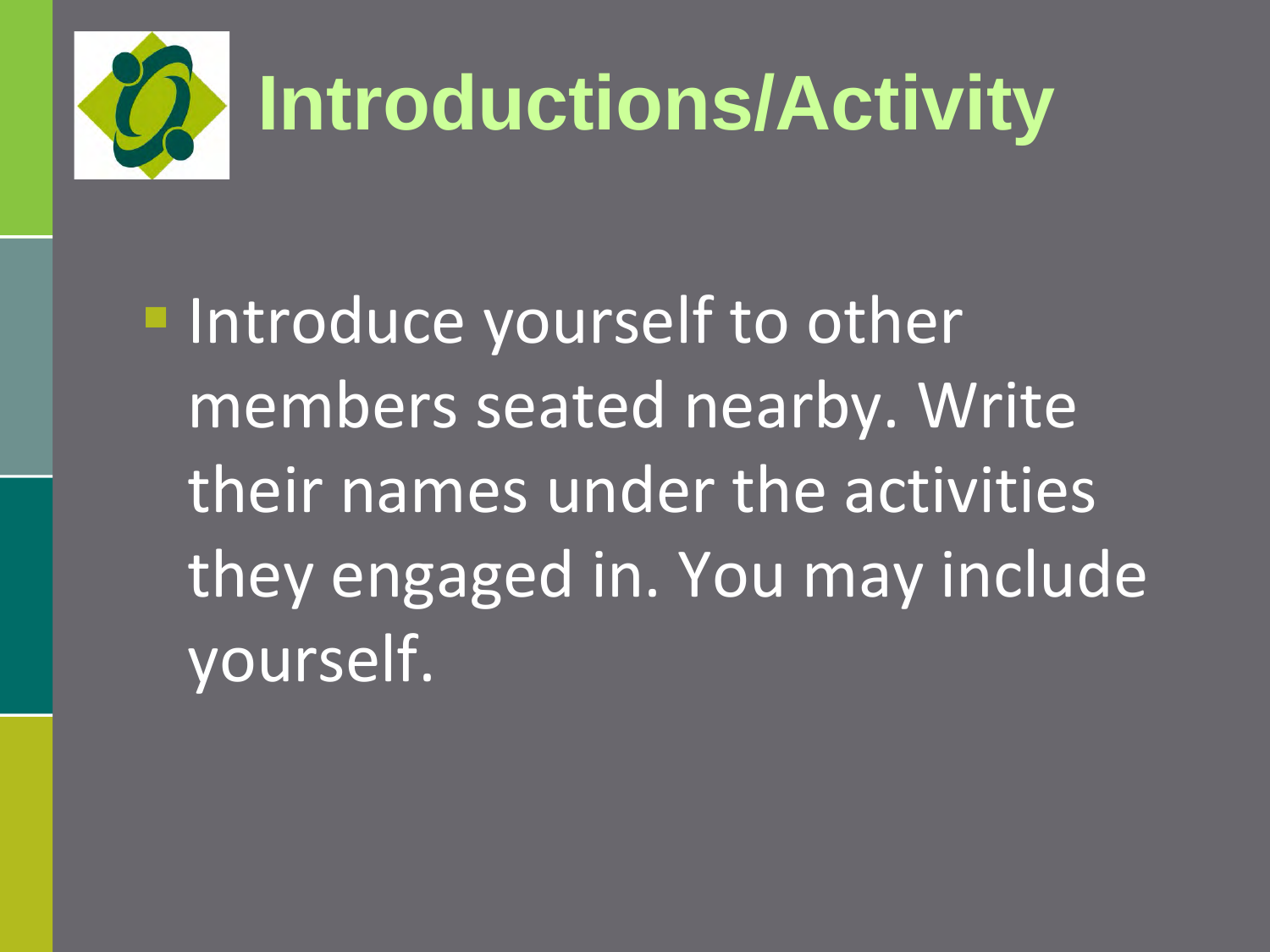

## **Activity: What Have I Done?**

**In 2014 I…**

| <b>Attended a</b><br>networking event                 | Visited a website that<br>provided<br>professional news<br>and information | <b>Explored practice</b><br>issues, theories and<br>research by<br>subscribing to an<br>online journal | Created an e-mail alert through a<br>search engine (ex. Google) to<br>stay current with my area of<br>practice                                               |
|-------------------------------------------------------|----------------------------------------------------------------------------|--------------------------------------------------------------------------------------------------------|--------------------------------------------------------------------------------------------------------------------------------------------------------------|
| <b>Researched</b><br>literature on a given<br>topic   | <b>Volunteered</b>                                                         | Read/wrote an article<br>or other material<br>relevant to my<br>practice                               | <b>Consulted with peers or former</b><br>colleague to discuss professional<br>issues and trends affecting<br>practice                                        |
| <b>Listened to podcasts</b><br>on topics of interest. | Increased my<br>internet/computer<br><b>skills</b>                         | Found a mentor, or<br>became a mentor                                                                  | Read relevant material, including<br>the Perspective newsletter and<br>the Practice Notes available in the<br><b>Resource Room on the College</b><br>website |
| Read or started a<br>professional blog                | <b>Attended a CCP</b><br>workshop                                          | <b>Revised my resume</b><br>in anticipation of<br>returning to or<br>finding work                      | <b>Reflected on my current</b><br>experience, and recorded my<br>insights about my own practice in<br>a journal                                              |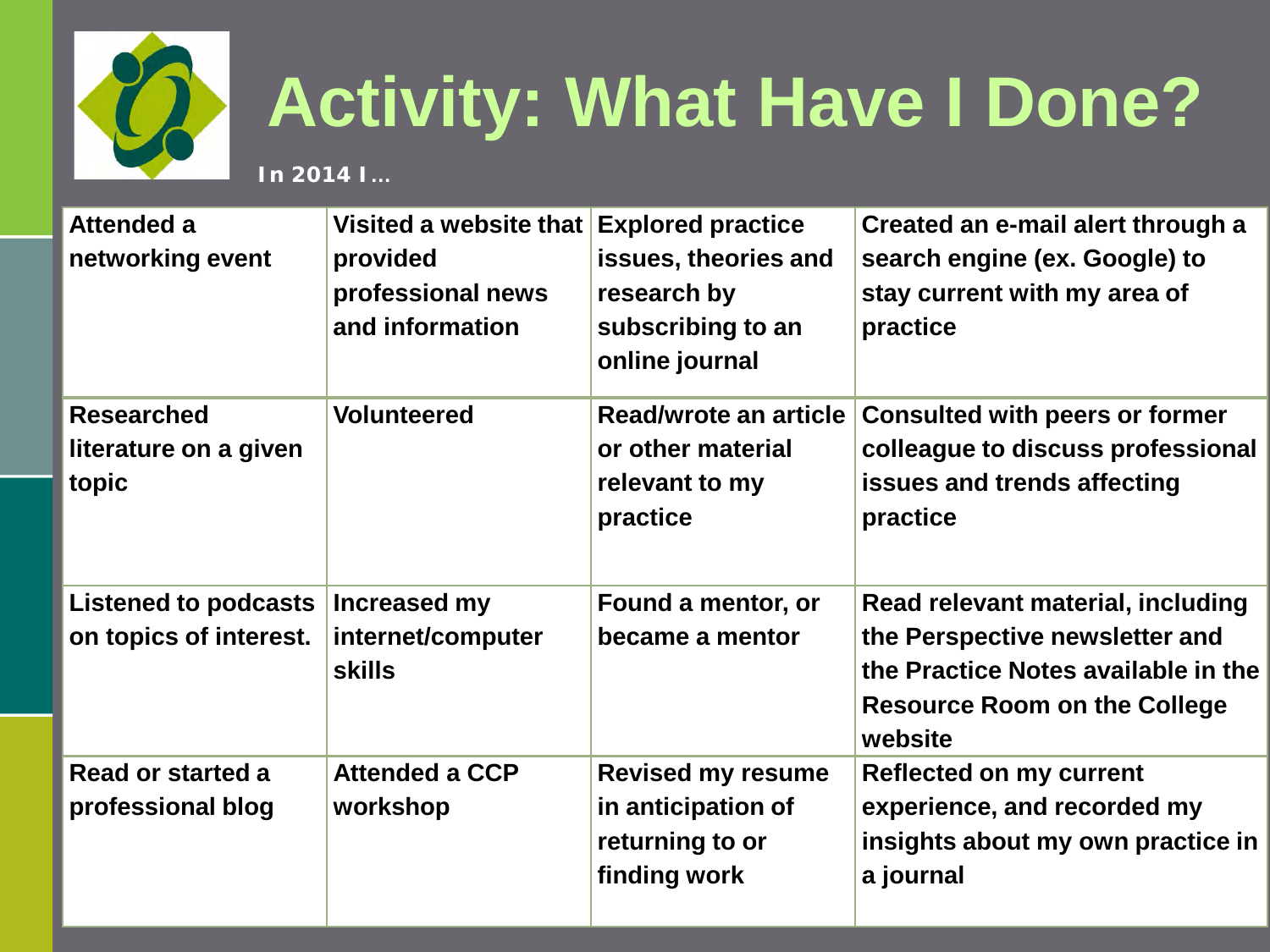**Ontario College of Social Workers and Social Service Workers** 



## **Professional**

## **Ethical**

## Qualified

## **Accountable**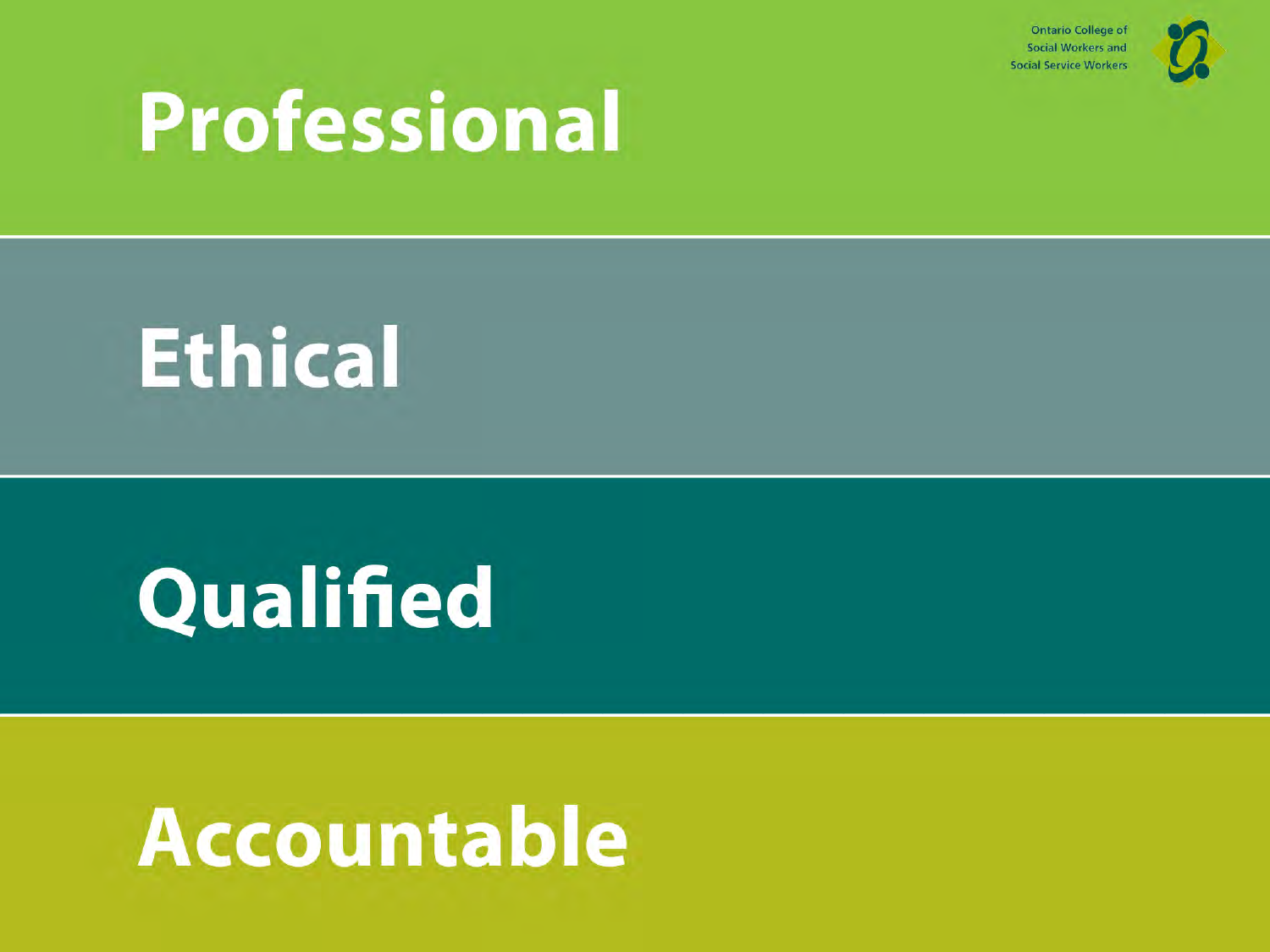

- 1. Optional Work Sheet
- 2. Self-Assessment Tool
- 3. Professional Development Plan
- 4. Maintaining evidence of learning activities
- 5. Annual Declaration of Participation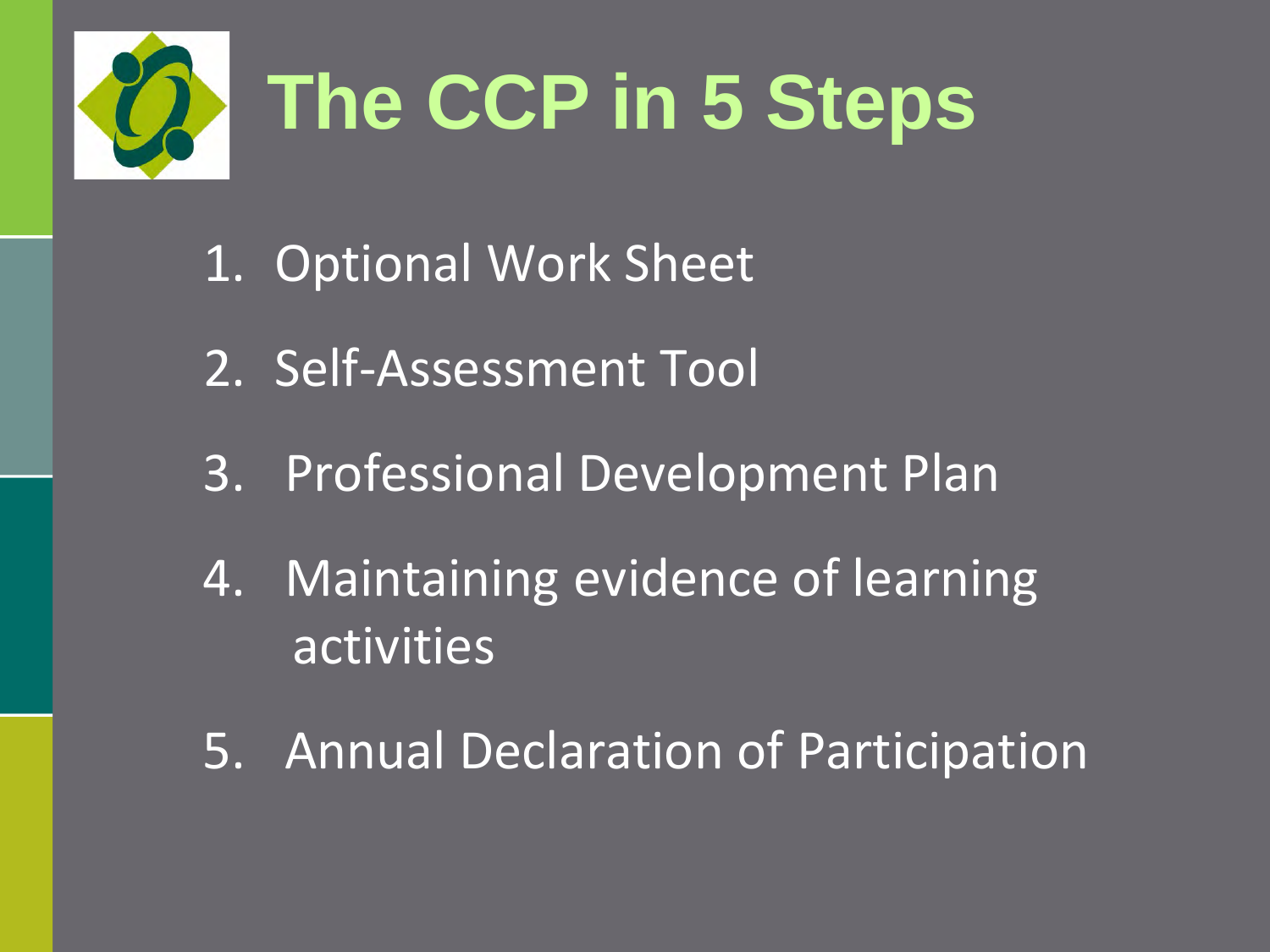

- **P** You are in control of your own professional development
- **You are not limited to collecting continuing** education credits (CEUs)
- **P** You are not required to choose approved educational providers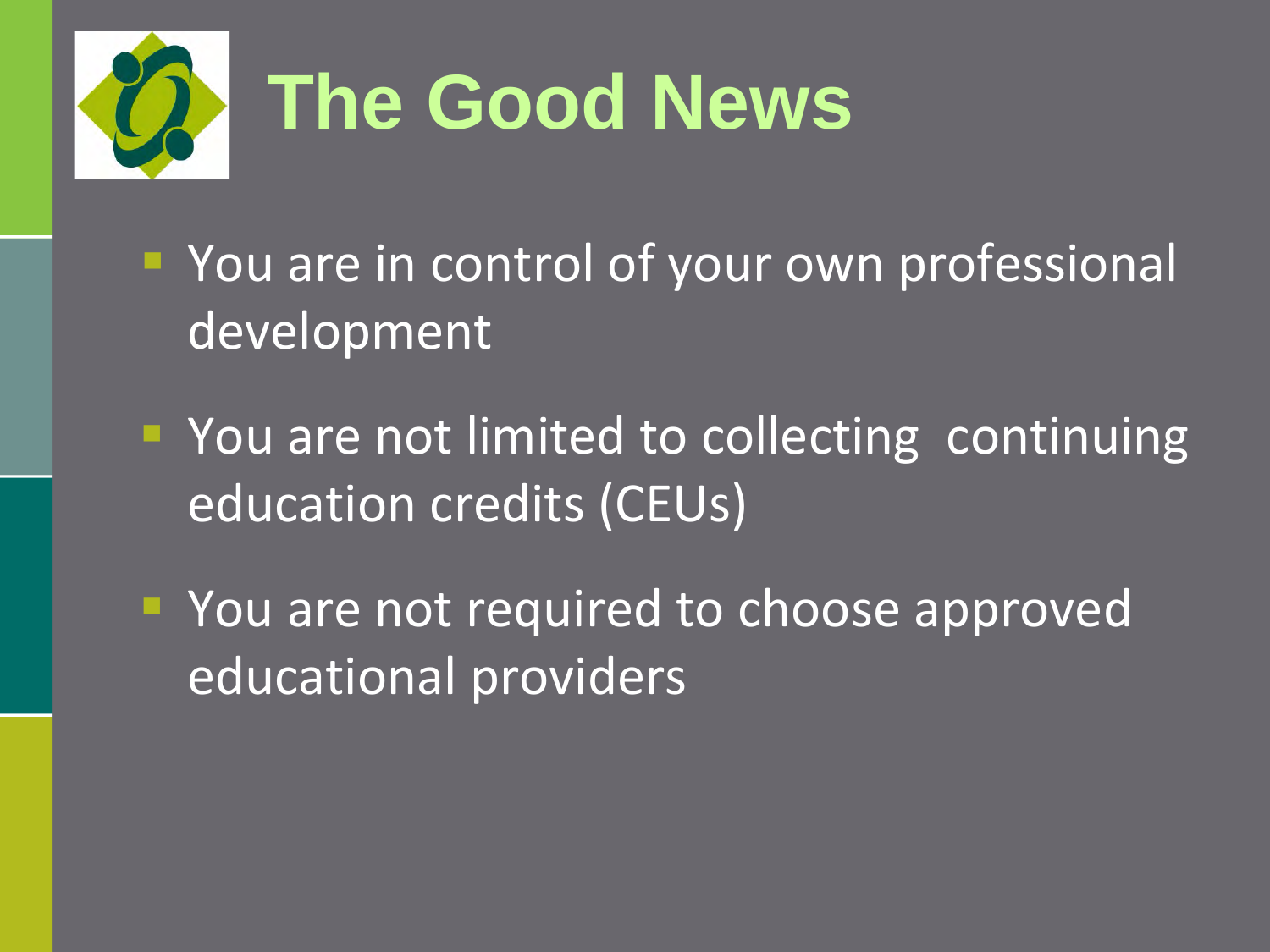#### **Like You, Your CCP is**   $\mathcal{D}$ **Unique**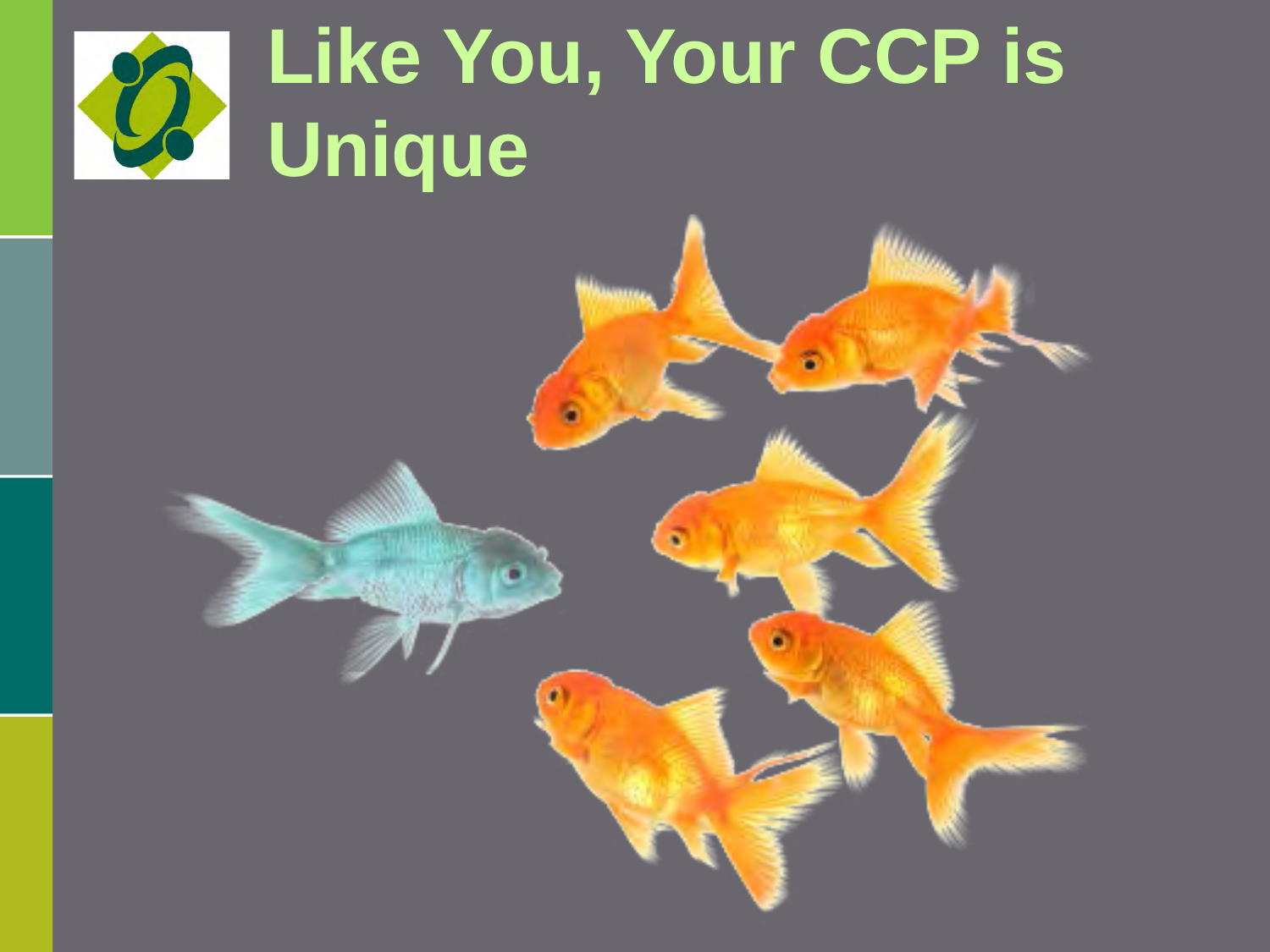## **You Decide When, Where and How**

- **Choose goals that are meaningful and** relevant to you
- **EXPLEM** Choose learning activities that are best suited to your goals
- **EXP** Choose learning opportunities that are feasible and accessible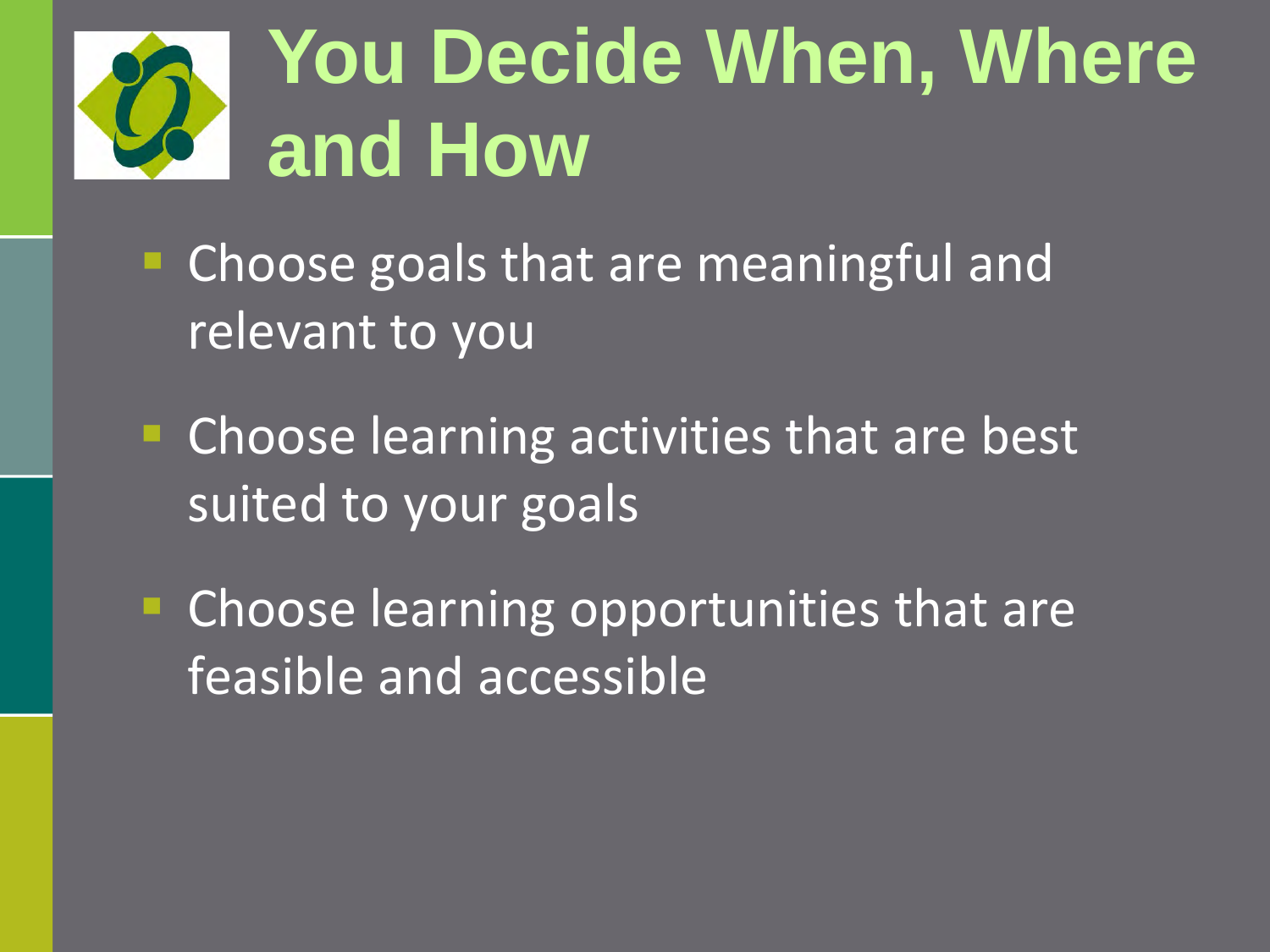

# **Self-reflection**

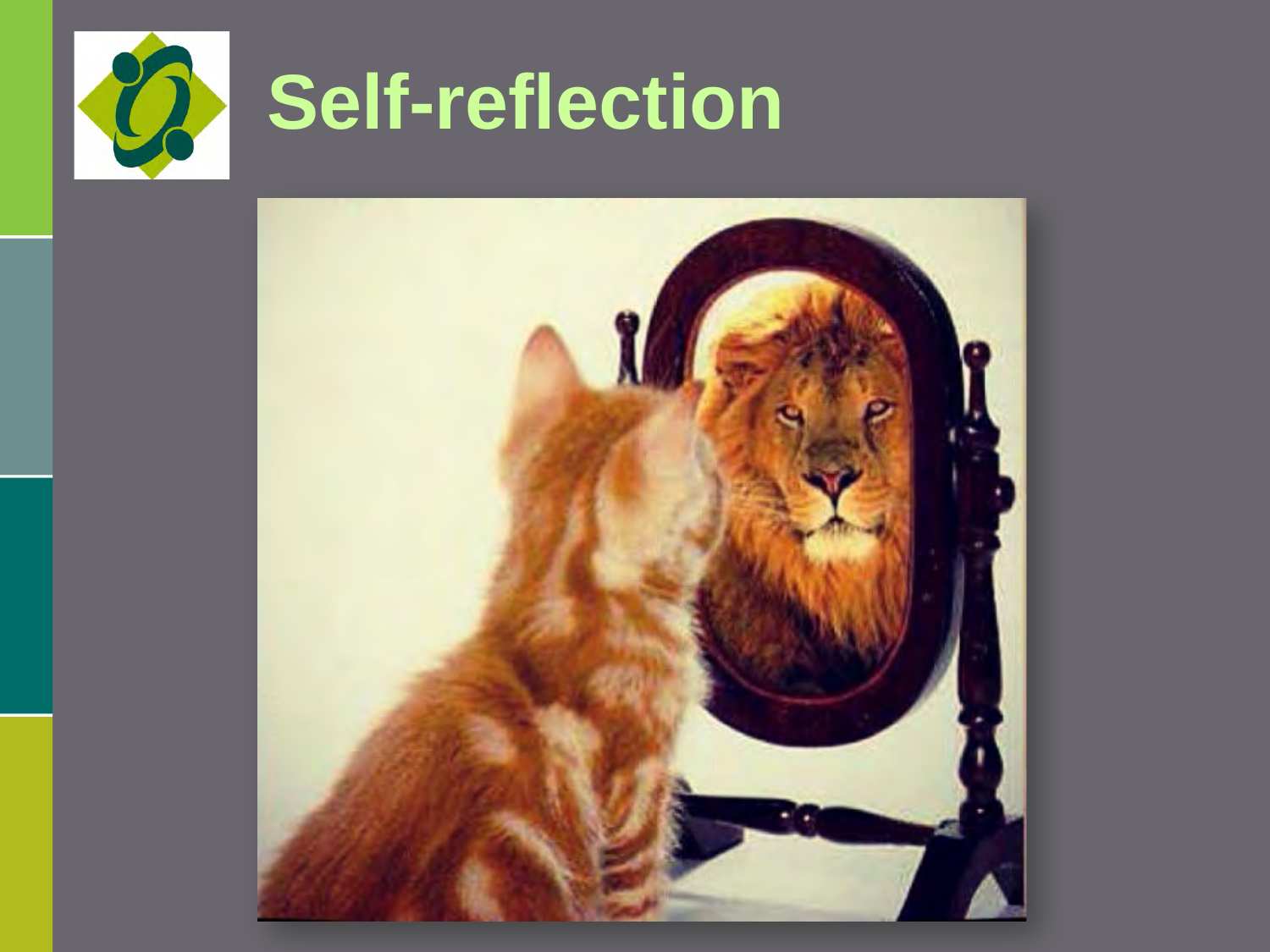## **The Work Sheet – An Opportunity for Reflection**

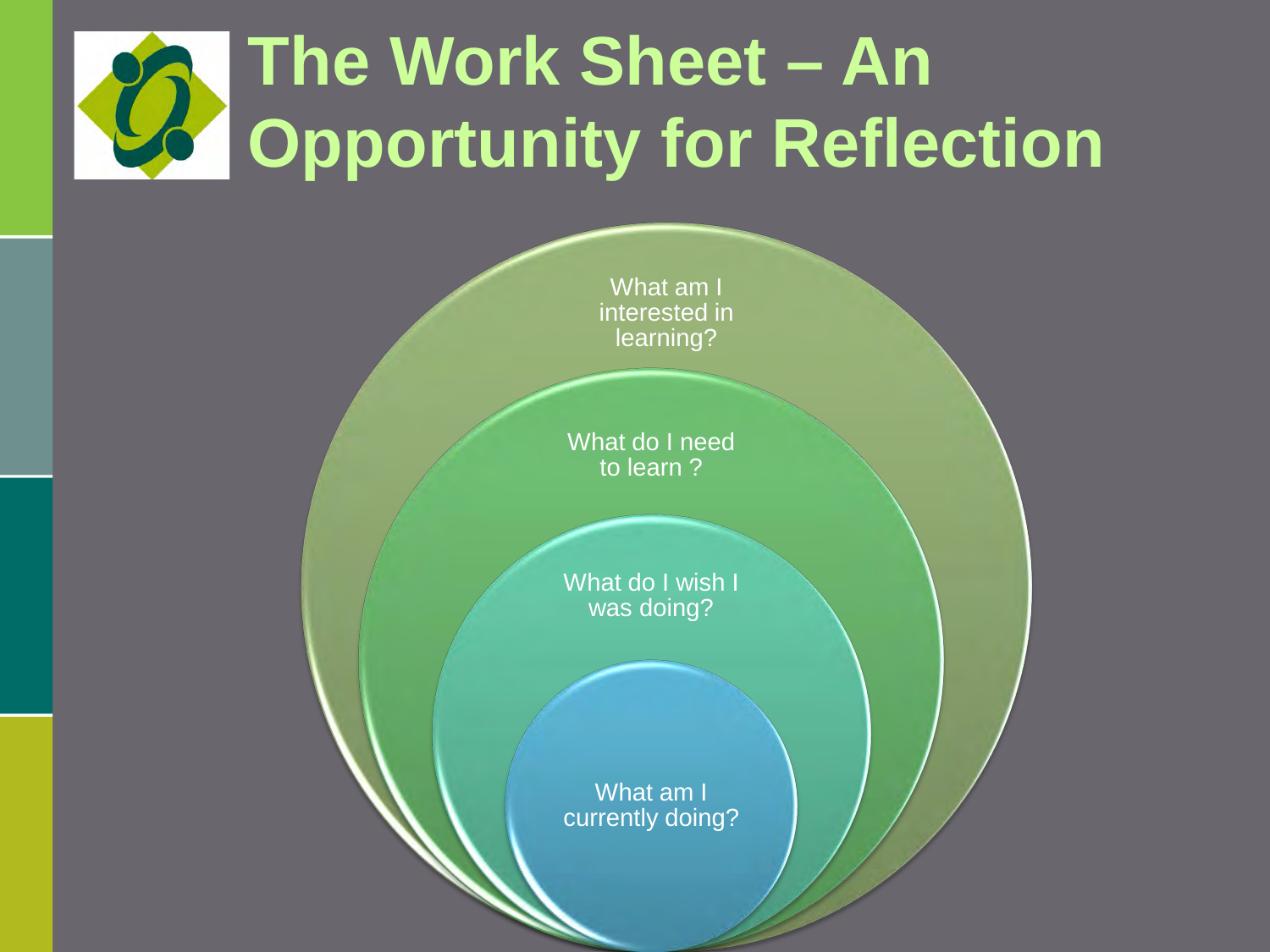

- **The value of reflection**
- **The importance of reflective practice**
- **Paving the way towards the Self-Assessment** Tool and the Professional Development Plan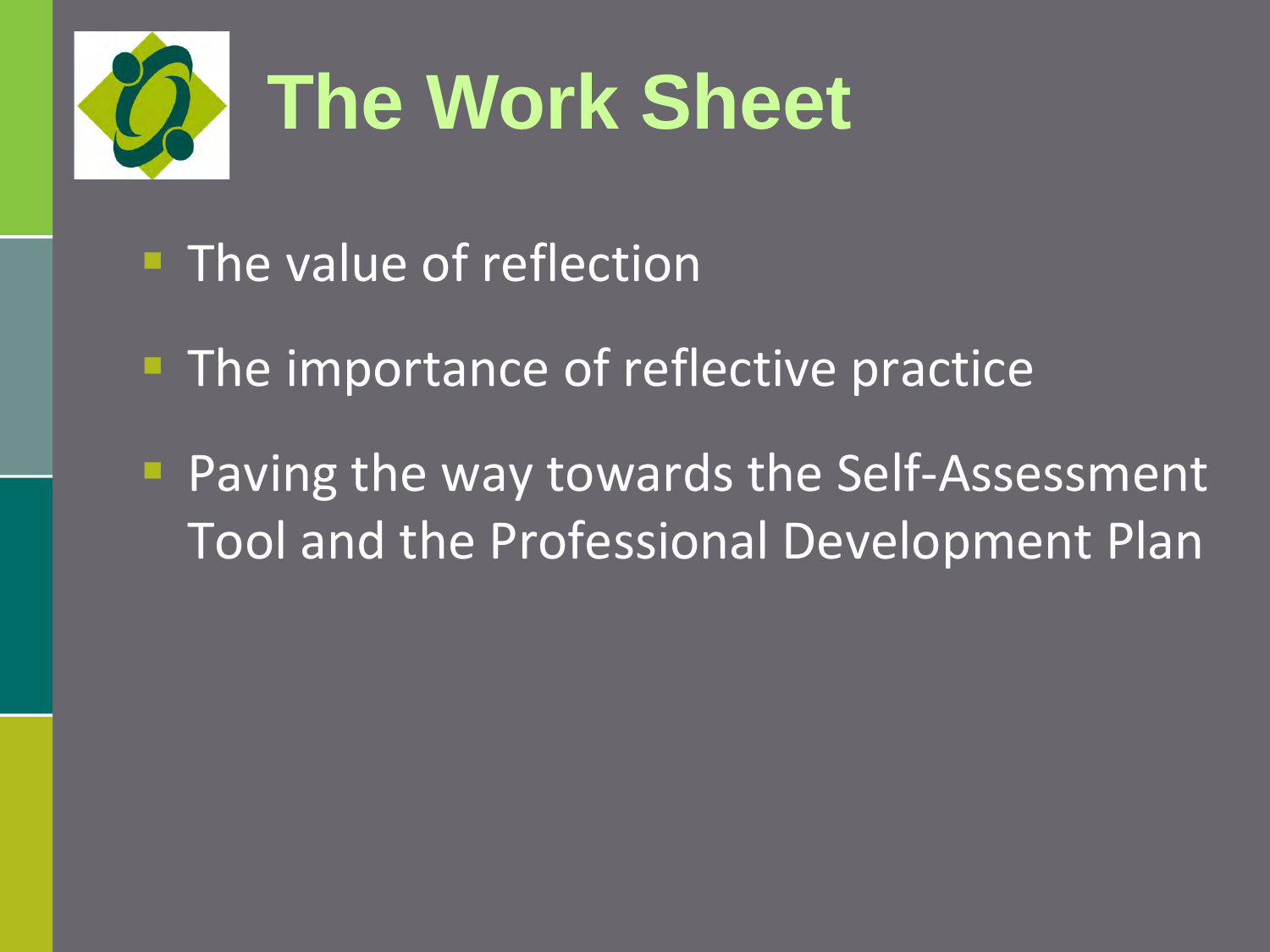

## **The Self-Assessment Tool**

- Complete Annually
- Start early!
- **Review each of the 8 principles in the Standards of** Practice
- Opportunity for self-reflection
- Different from a Performance Appraisal, but there may be overlap

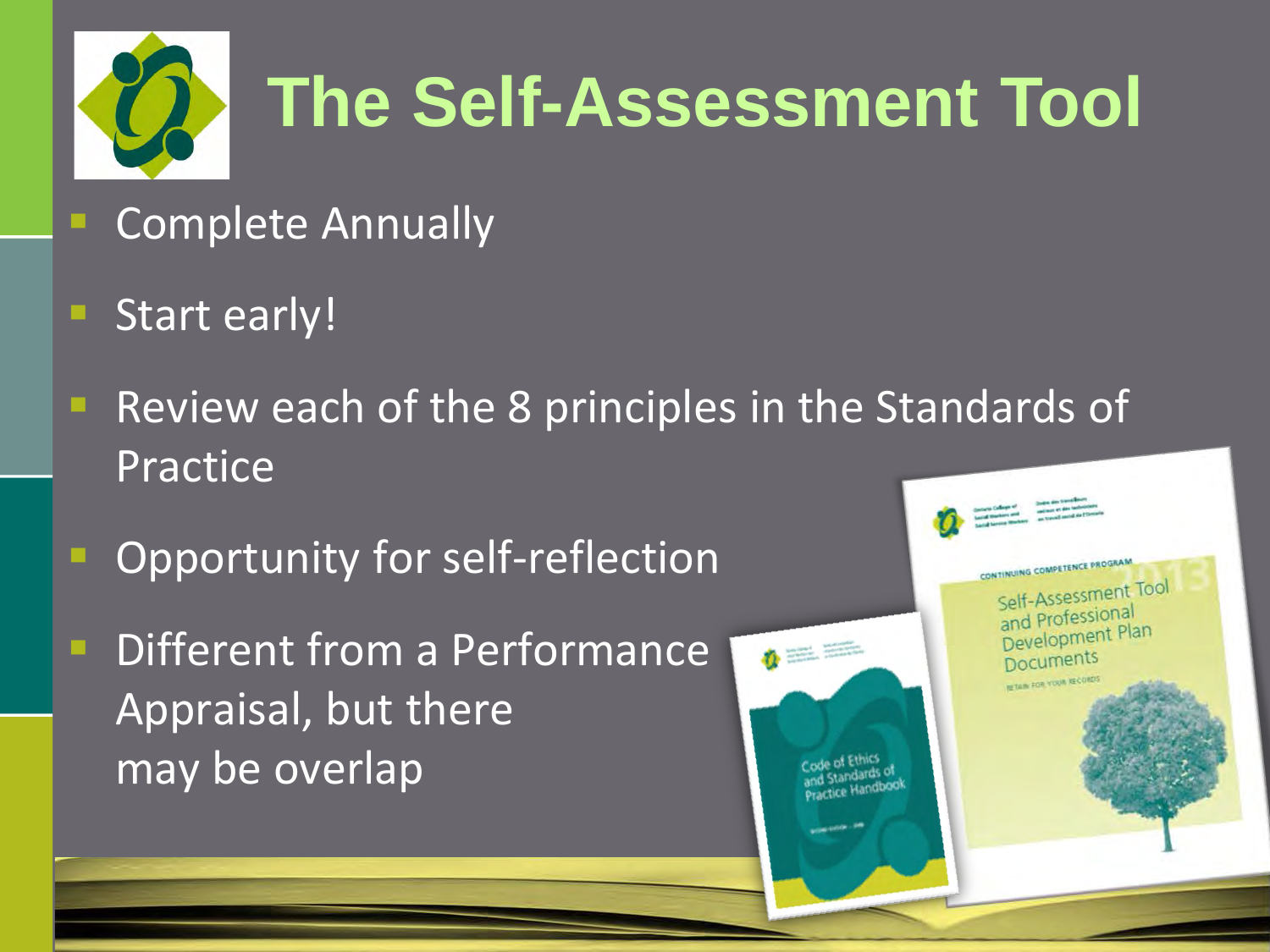

- **Select a principle from the SAT**
- Consider your practice (direct/indirect; clinical/non-clinical)
- **Nhat are your strengths?**
- **What areas could you learn more about?**
- **What needs improvement?**
- **Learning goal?**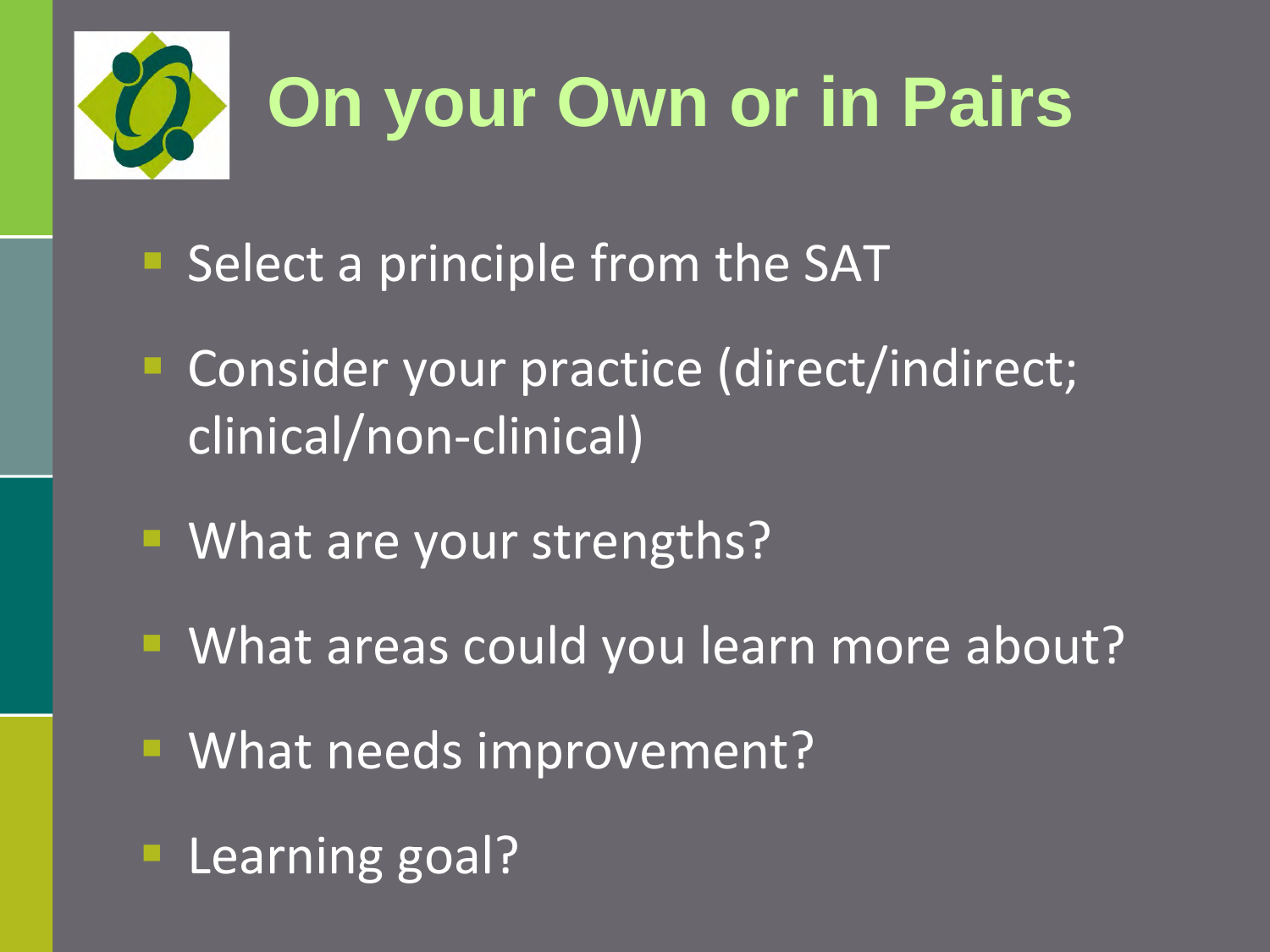

- Does anyone want to share?
- One example of: a strength, an area for further learning/improvement and a goal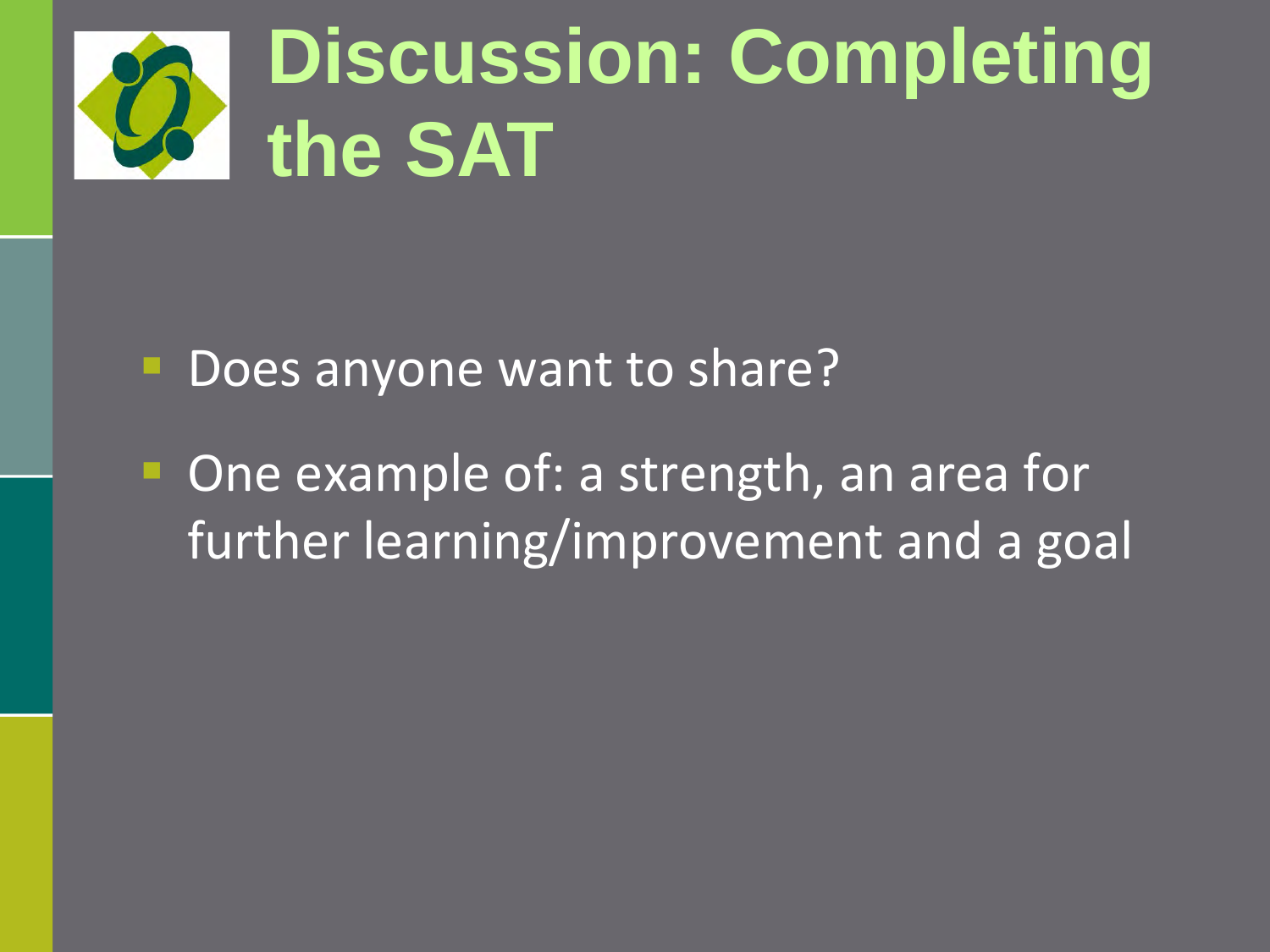## **The Professional Development Plan**

- **To be completed every year**
- Best to start early
- $\blacksquare$  Identify a goal or goals  $-$  use your professional judgment
- **Which principle(s) does the goal relate to?**

Goals are more general; objectives should be **SMART**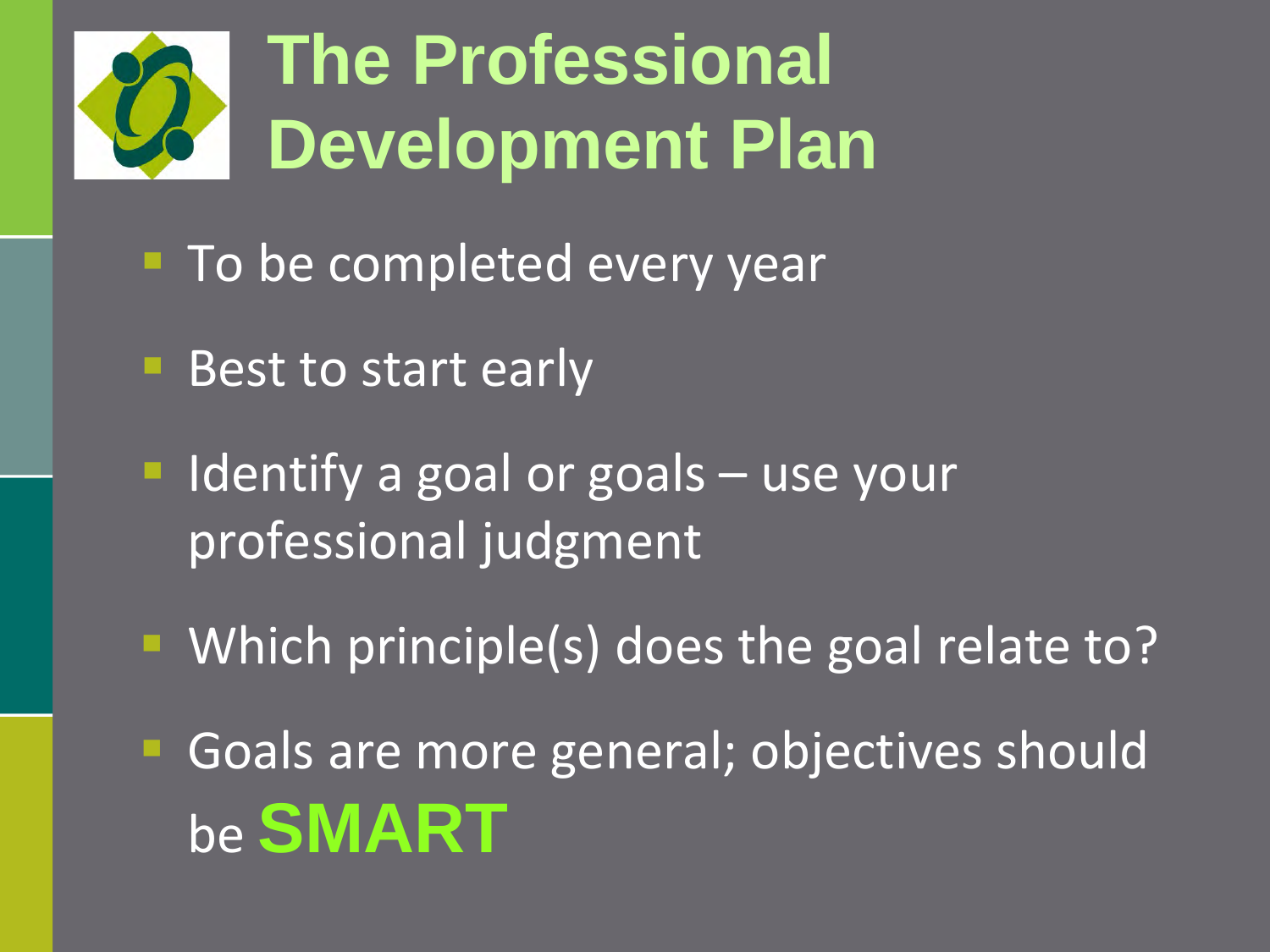## **The Professional Development Plan, cont'd**

- Learning activities are defined broadly
- What's the time frame?
- **Evidence of accomplishment:** "I'll know I've met my goal when …" "I will have …"
- **Evidence of your learning activities**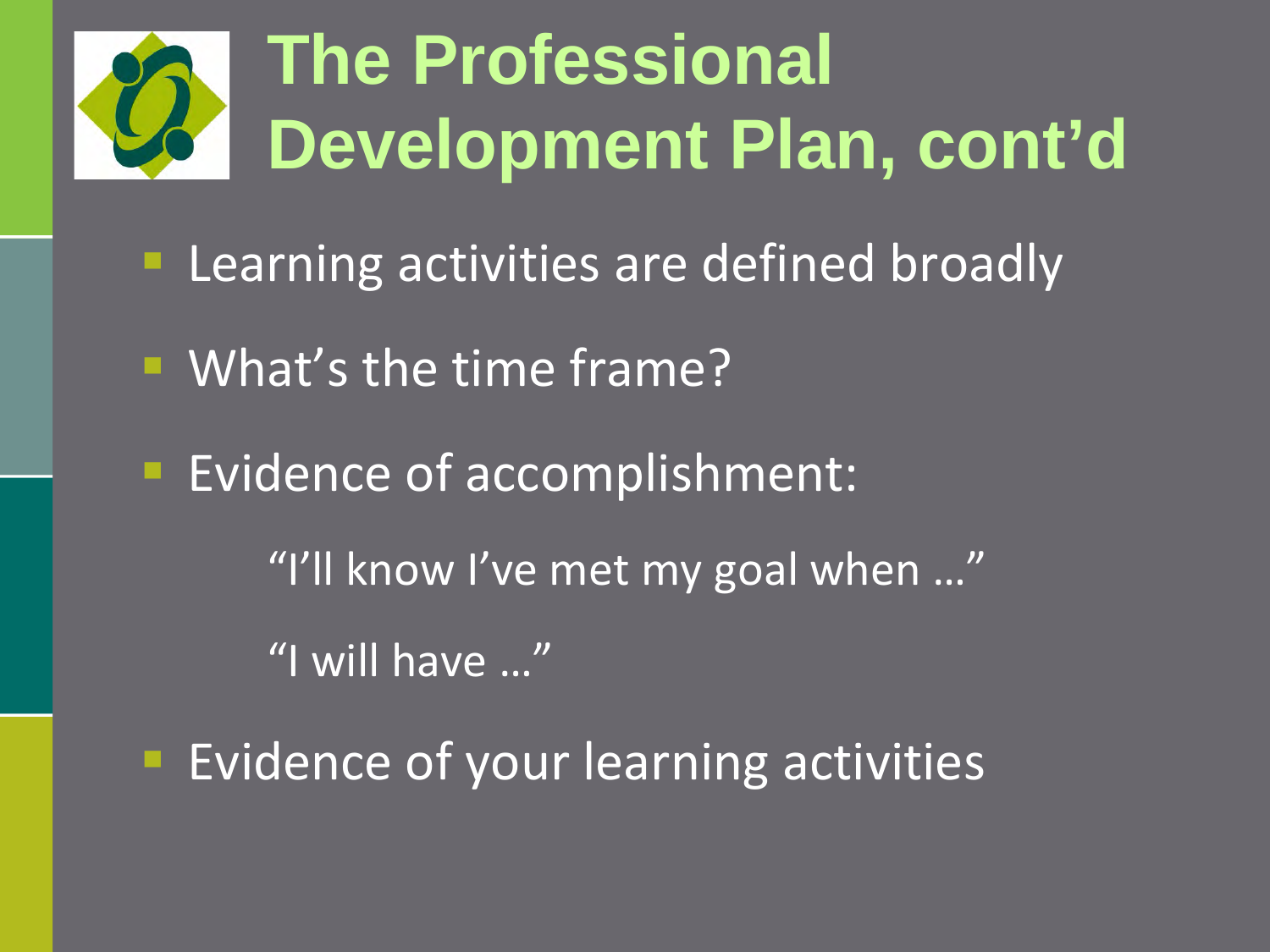

- **Clinical and non-clinical**
- Direct and Indirect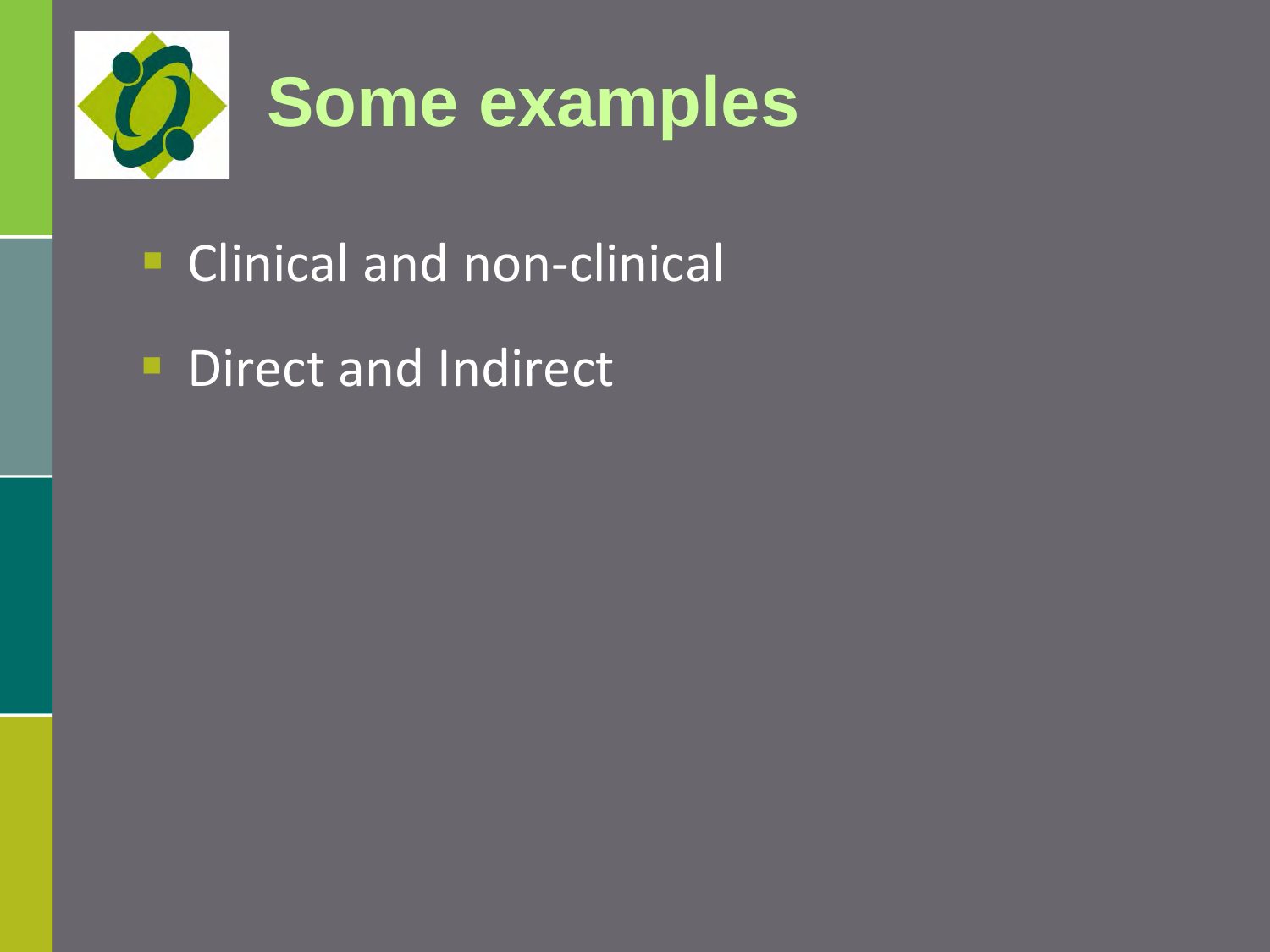

**Ontario College of Social Workers and Social Service Workers – Continuing Competence Program**

**Professional Development Plan Summary Sheet - Learning Goals & Activities EXAMPLE - DOCUMENTATION** 

| <b>Learning Goal</b><br>& Related<br><b>Standard &amp;</b><br><b>Interpretation</b><br>S | <b>Learning</b><br><b>Objectives</b><br>"SMART"                                                                                                                                                                                                                          | <b>Learning</b><br><b>Activities</b><br>(see attached list)                                                                                                                                                                                                                                                        | <b>Evidence of</b><br><b>Accomplishment</b>                                                                                                                                                            | <b>Target</b><br><b>Date</b> | <b>Goal</b><br><b>Attained</b> |
|------------------------------------------------------------------------------------------|--------------------------------------------------------------------------------------------------------------------------------------------------------------------------------------------------------------------------------------------------------------------------|--------------------------------------------------------------------------------------------------------------------------------------------------------------------------------------------------------------------------------------------------------------------------------------------------------------------|--------------------------------------------------------------------------------------------------------------------------------------------------------------------------------------------------------|------------------------------|--------------------------------|
| To improve<br>SW/SSW<br>documentation<br><b>Principle IV</b><br>Principle V              | To ensure that<br>SW/SSW<br>documentation on<br>an electronic<br>record-keeping<br>system meet s<br>College and<br>accreditation<br>standards, by<br>reviewing current<br>practices and<br>requirements, and<br>creating clear<br>agency policies by<br><b>June 2013</b> | -Review Principle<br><b>IV and Practice</b><br>Notes "The<br><b>Broken Record"</b><br>-Review PHIPA<br><b>Toolkit and</b><br>legislation on e-<br>laws<br>-Review<br>accreditation<br>requirements<br>-Consult with<br>other SW/SSWs<br>regarding existing<br>practices/challen<br>ges<br>-Obtain legal<br>consult | -Areas of concern in<br>documentation<br>practices identified<br>and addressed<br>-Clear agency<br>guidelines developed<br>and reviewed<br>-Consistent<br>standards used by all<br><b>SWs and SSWs</b> | June<br>2013                 | August<br>2013                 |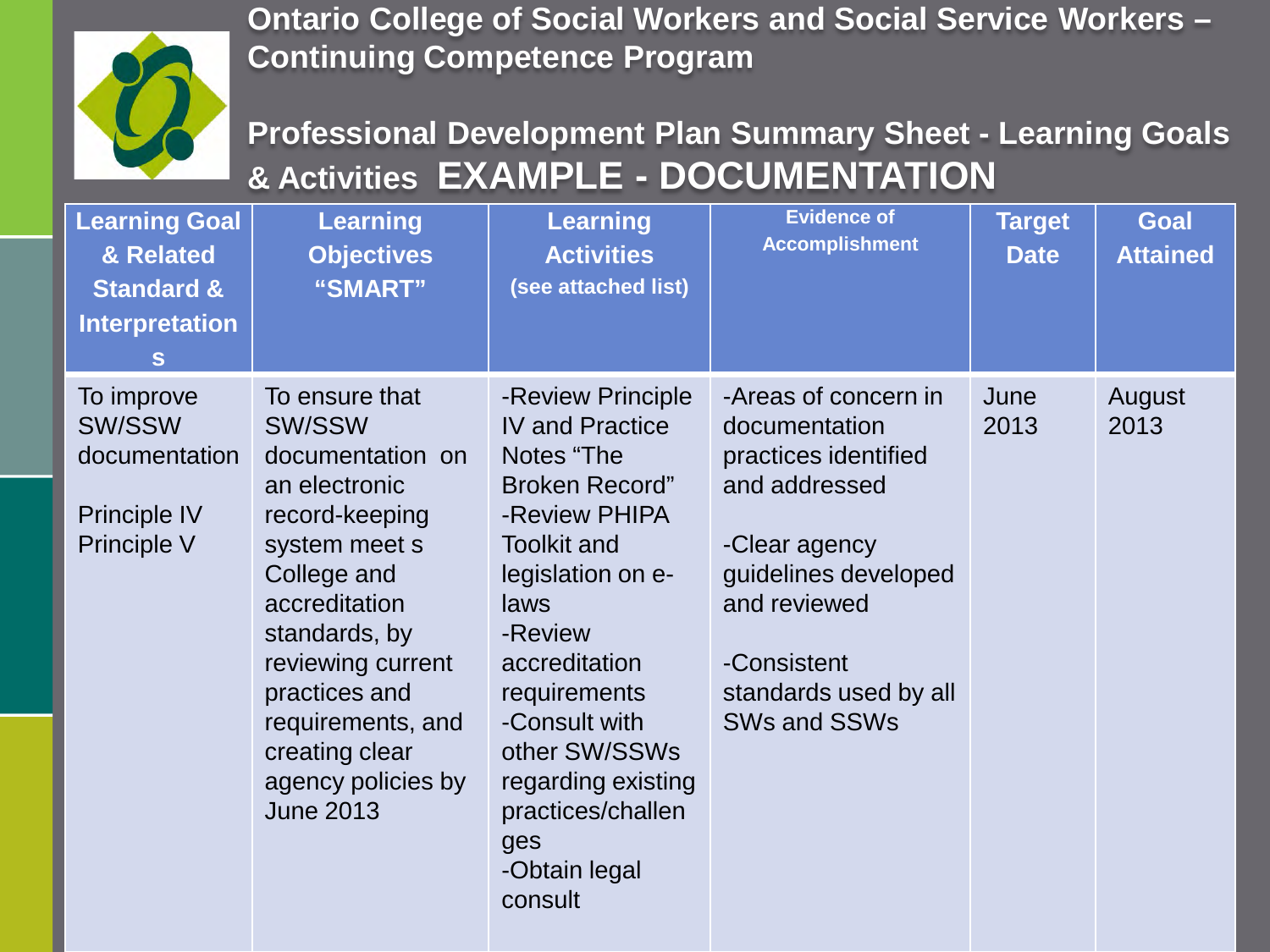

**Ontario College of Social Workers and Social Service Workers – Continuing Competence Program**

**Professional Development Plan Summary Sheet - Learning Goals & Activities EXAMPLE – UNEMPLOYED** 

| <b>Learning Goal</b><br>& Related<br><b>Standard &amp;</b><br><b>Interpretations</b>          | <b>Learning</b><br><b>Objectives</b><br>"SMART"                                                                                                                                                                   | <b>Learning Activities</b><br>(see attached list)                                                                                                                                                                             | <b>Evidence of</b><br><b>Accomplishment</b>                                                                                              | <b>Target Date</b> | <b>Goal</b><br><b>Attained</b> |
|-----------------------------------------------------------------------------------------------|-------------------------------------------------------------------------------------------------------------------------------------------------------------------------------------------------------------------|-------------------------------------------------------------------------------------------------------------------------------------------------------------------------------------------------------------------------------|------------------------------------------------------------------------------------------------------------------------------------------|--------------------|--------------------------------|
| To learn more<br>about<br>approaches to<br>working with the<br>elderly<br><b>Principle II</b> | To become<br>more informed<br>about<br>approaches to<br>working with<br>the elderly, by<br>reviewing<br>relevant<br>literature and<br>consulting with<br>SW/SSWs in<br>this area of<br>practice by<br>August 2013 | -Review relevant<br>articles<br>-Identify and review<br>relevant resources,<br>including websites<br>-Contact ACE to<br>discuss legal<br>issues facing the<br>elderly<br>-Consult with<br>SW/SSWs in this<br>area of practice | -Best practices in<br>work with the elderly<br>identified<br>-Familiarity with key<br>issues and<br>intervention strategies<br>increased | August<br>2013     | October<br>2013                |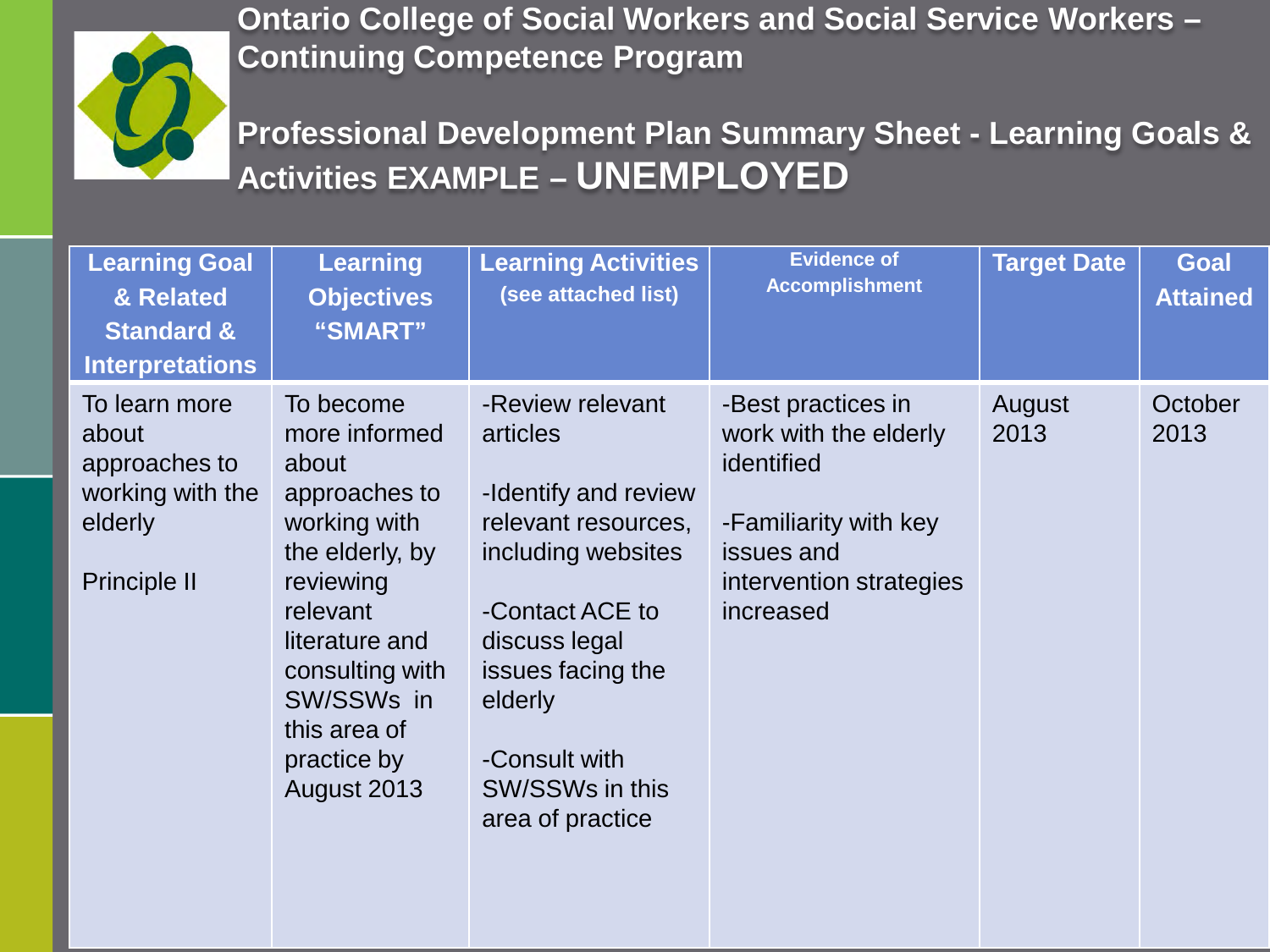

- Select a goal to work on
- **Complete the PD Plan**
- **Report back**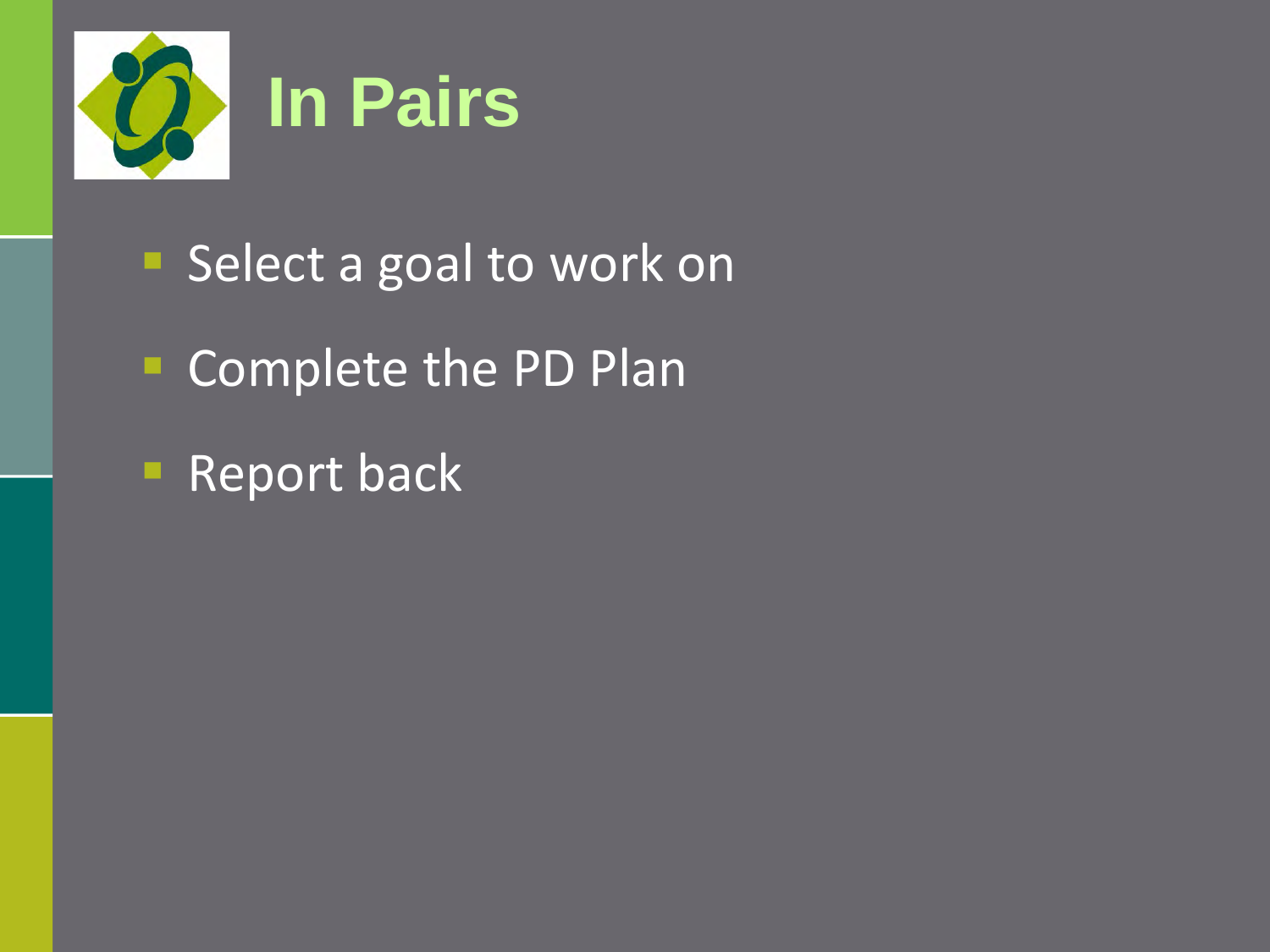

- What did you find useful about this process?
- **What was challenging?**
- **What did you learn from the exercise?**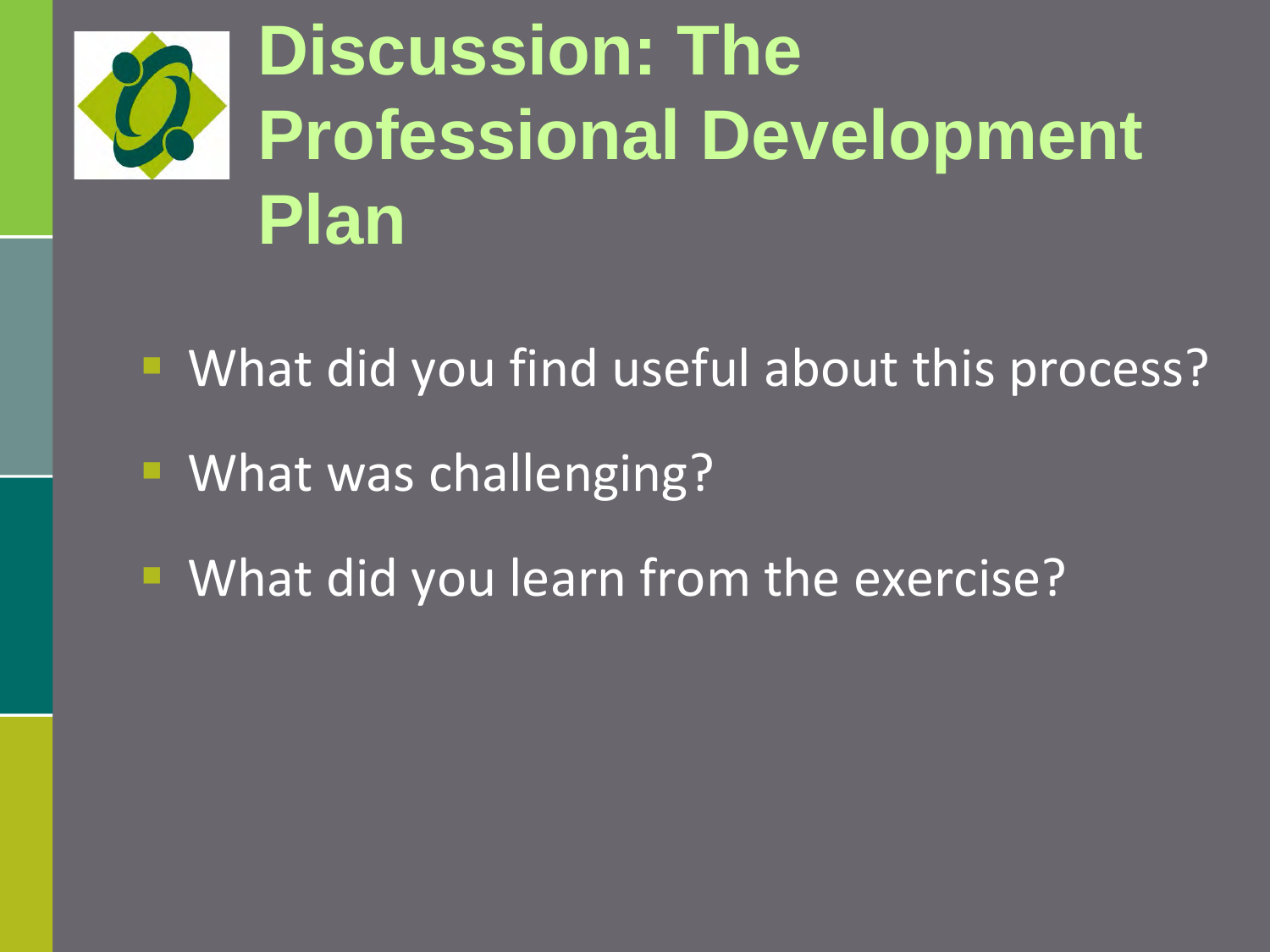

**Ontario College of Social Workers and Social Service Workers – Continuing Competence Program**

#### **Professional Development Plan Summary Sheet - Learning Goals & Activities**

| <b>Learning Goal</b><br>& Related<br><b>Standard &amp;</b><br><b>Interpretations</b> | <b>Learning</b><br><b>Objectives</b><br>"SMART" | <b>Learning</b><br><b>Activities</b><br>(see attached list) | <b>Evidence of</b><br><b>Accomplishment</b> | <b>Target Date</b> | <b>Goal Attained</b> |
|--------------------------------------------------------------------------------------|-------------------------------------------------|-------------------------------------------------------------|---------------------------------------------|--------------------|----------------------|
|                                                                                      |                                                 |                                                             |                                             |                    |                      |
|                                                                                      |                                                 |                                                             |                                             |                    |                      |
|                                                                                      |                                                 |                                                             |                                             |                    |                      |
|                                                                                      |                                                 |                                                             |                                             |                    |                      |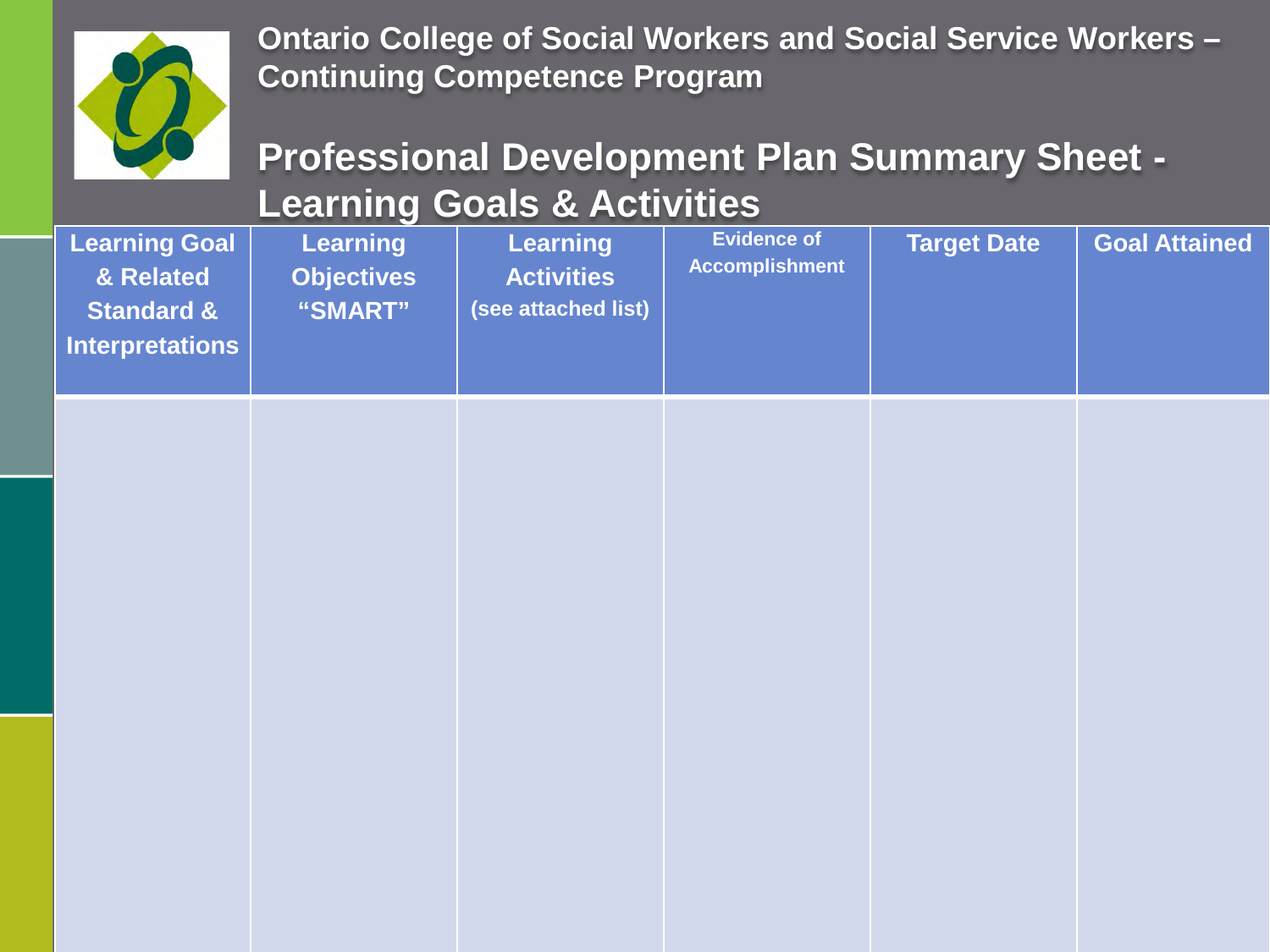## **Your Portfolio: Keeping Evidence of Your Learning**

- **Your portfolio can be electronic or paper**
- "Keeping evidence" means *documenting* your learning activities - what makes sense?
	- Examples:
		- list of articles read or websites visited
		- dates and times of supervision, meetings
		- Certificates of attendance *etc…*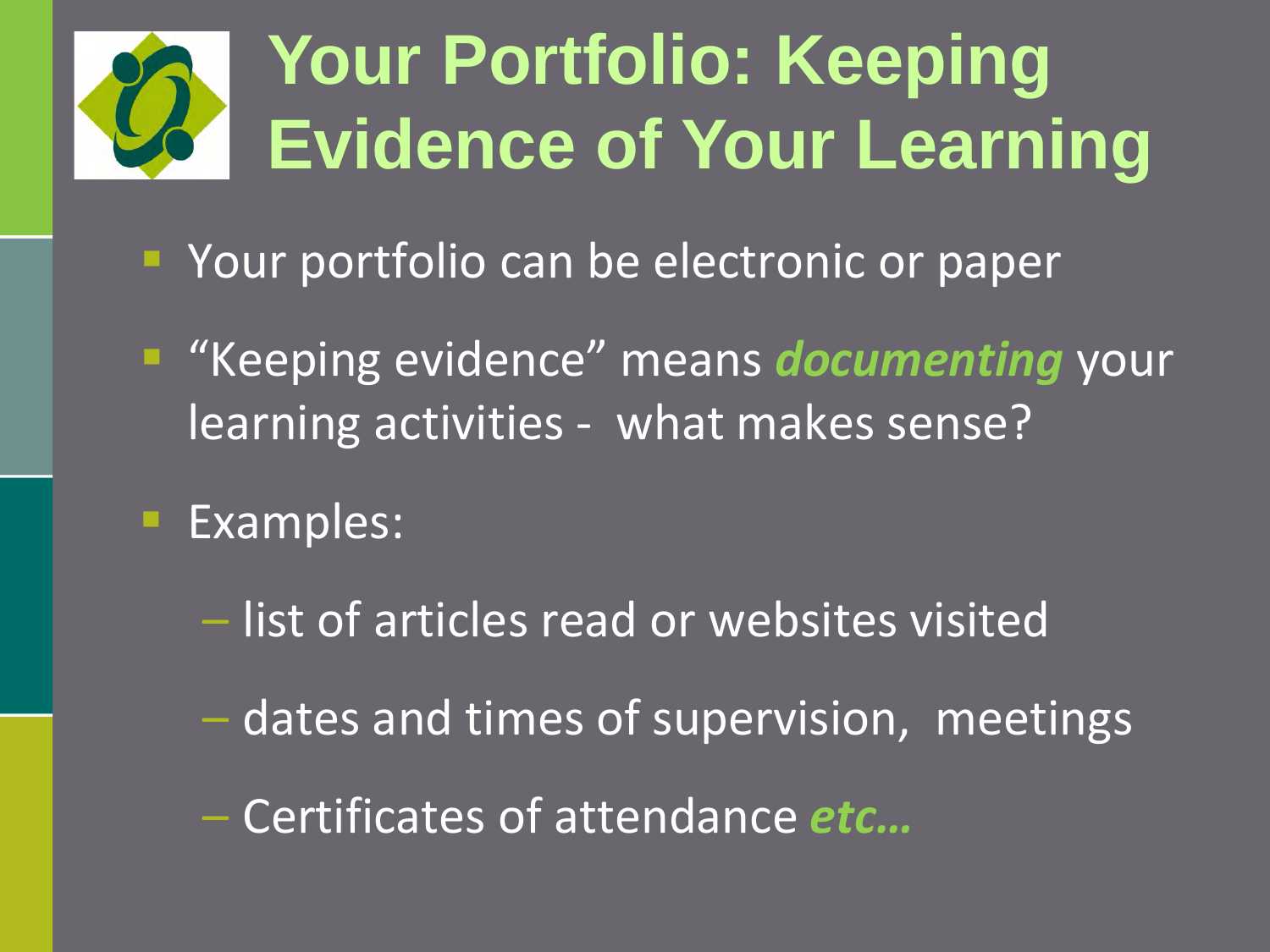## **5 Tips for Getting the Most Out of Your CCP**

- **Complete it with a colleague**
- Make a date with yourself
- **Give yourself credit for all learning activities**
- **Take advantage of resources made available** through technology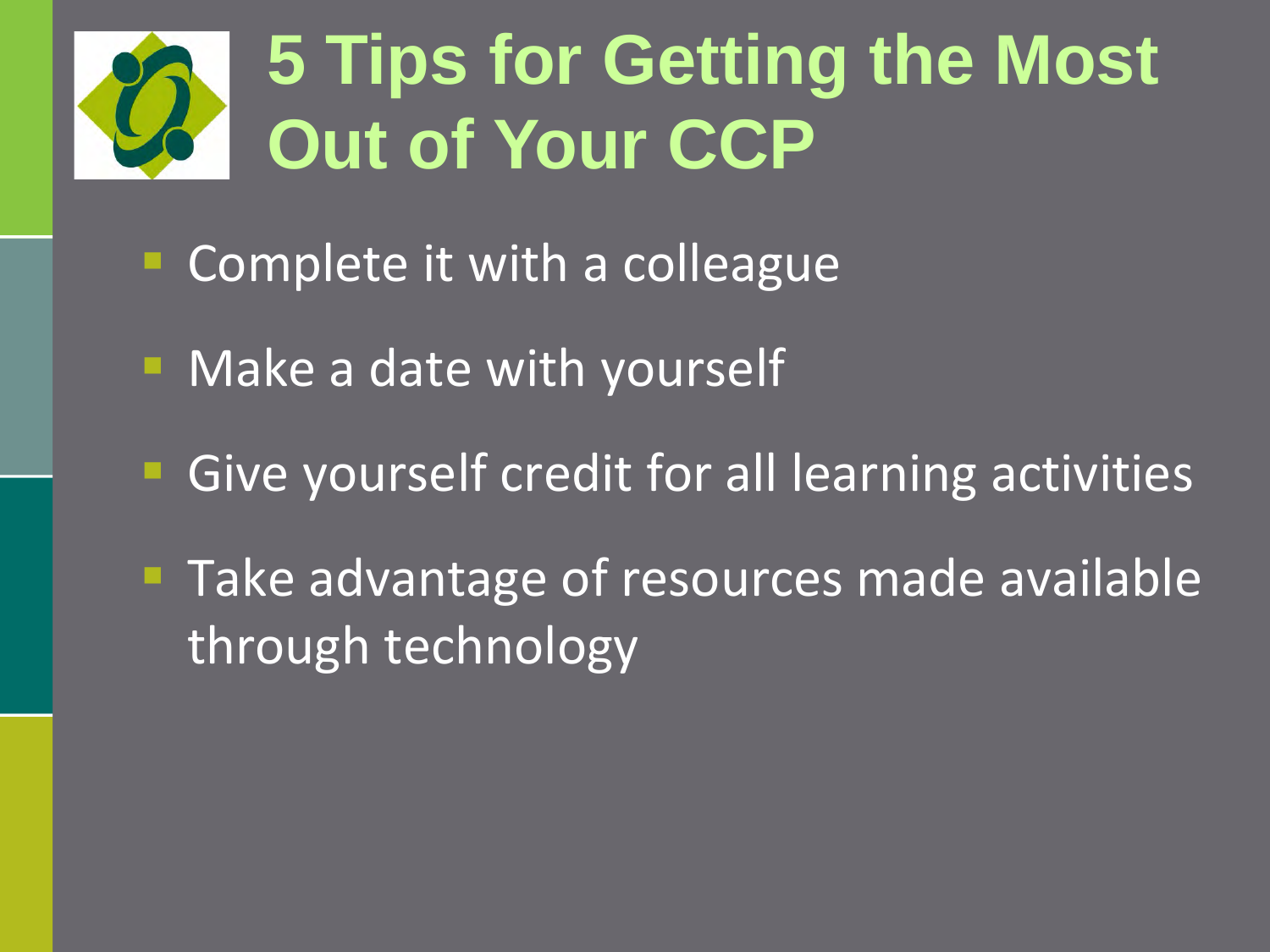## **CCP Resources: Getting More Out of the Program**

### College Website: [www.ocswssw.org](http://www.ocswssw.org/)

**Contact the** Professional Practice Depar[tment](http://www.ocswssw.org/en/ccpslideshow.htm)



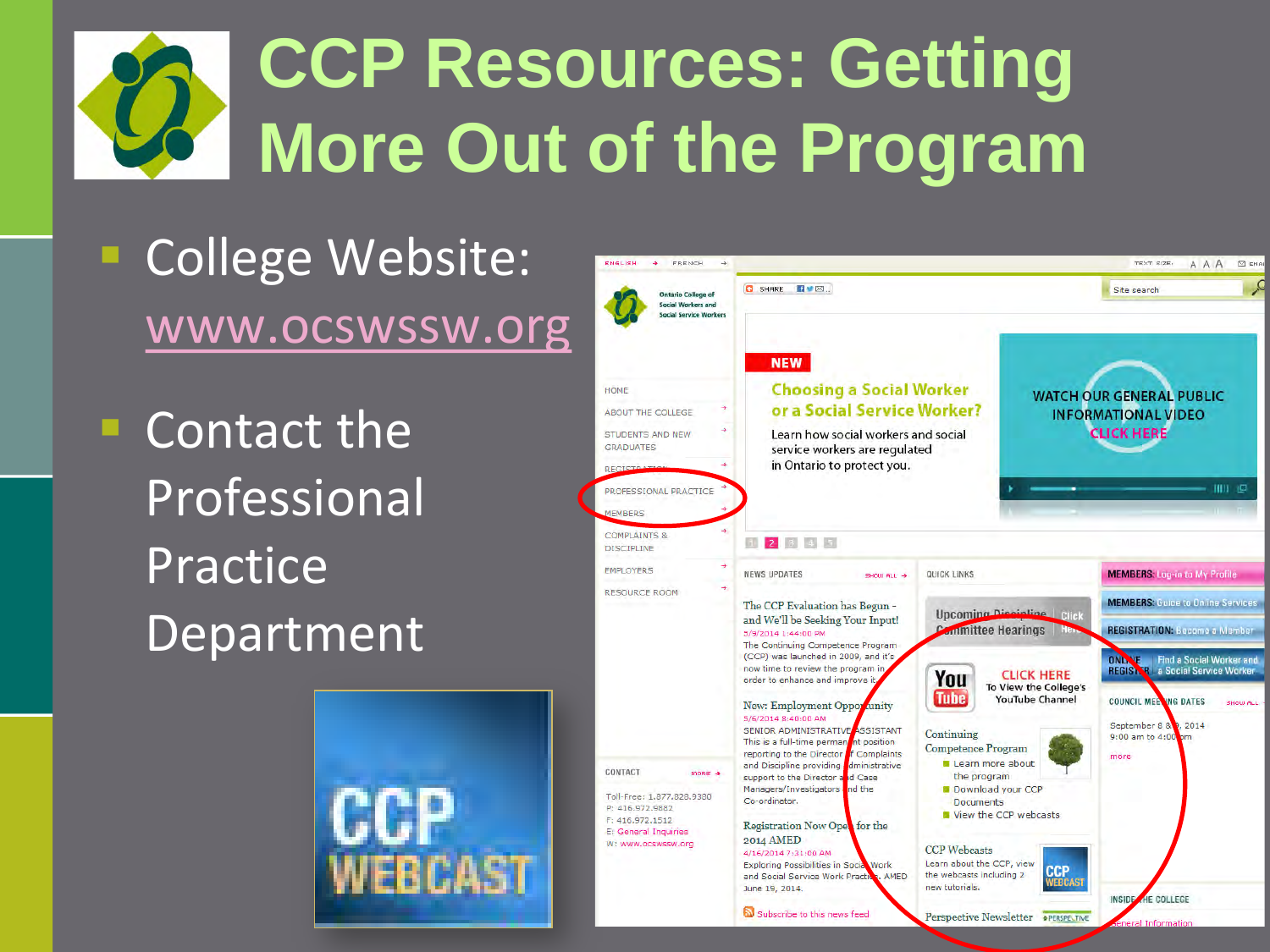

- What went well today?
- **What's one thing that you'll remember** about what you've learned?
- Other questions?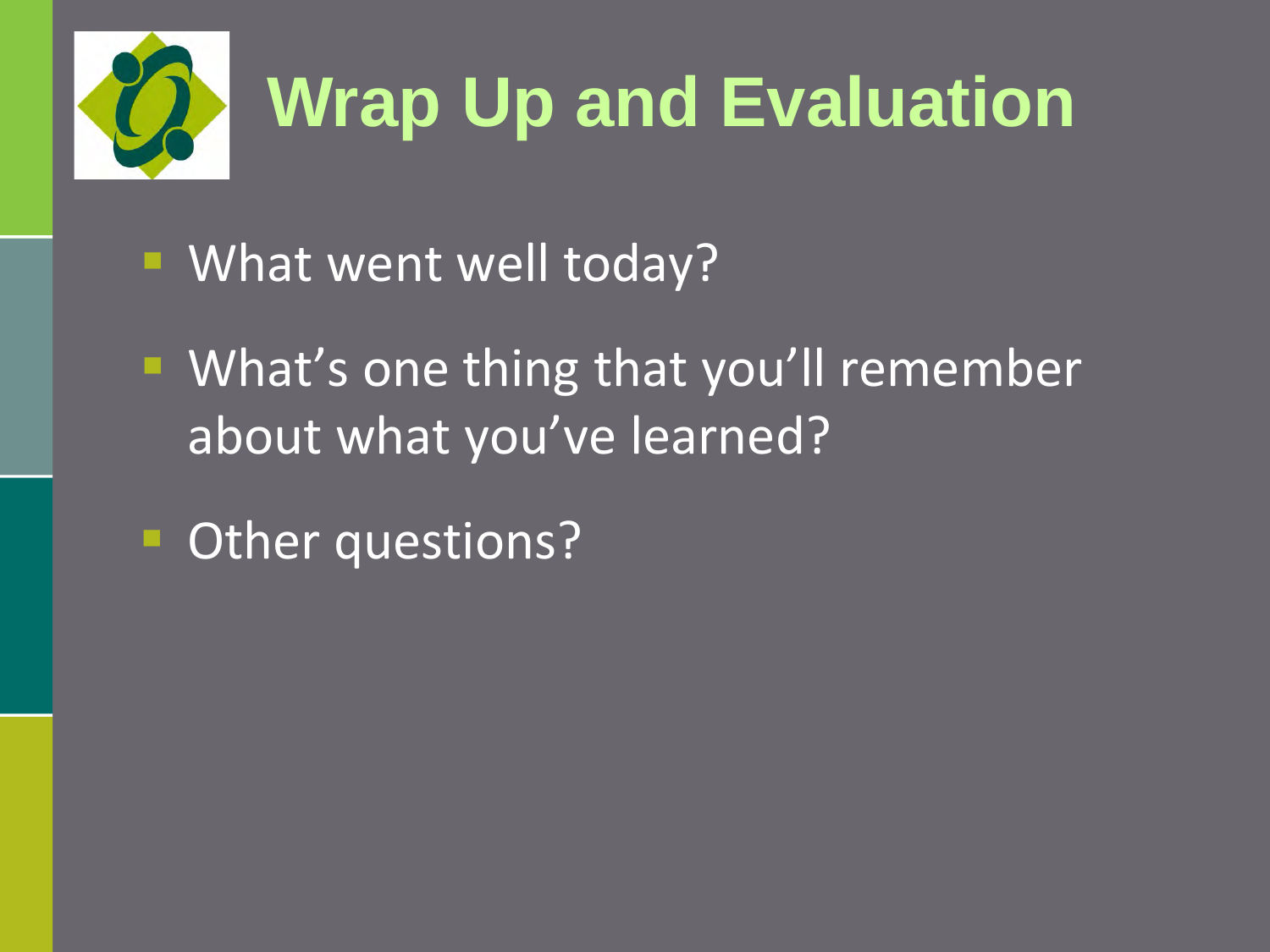

Ellen Kampf, **MSW, RSW Professional Practice Associate** ekampf@ocswssw.org 416-972-9882 ext. 224

**Karen Pinto, RSSW**

**Administrator, Communications and Professional Practice** kpinto@ocswssw.org 416-972-9882 ext. 421